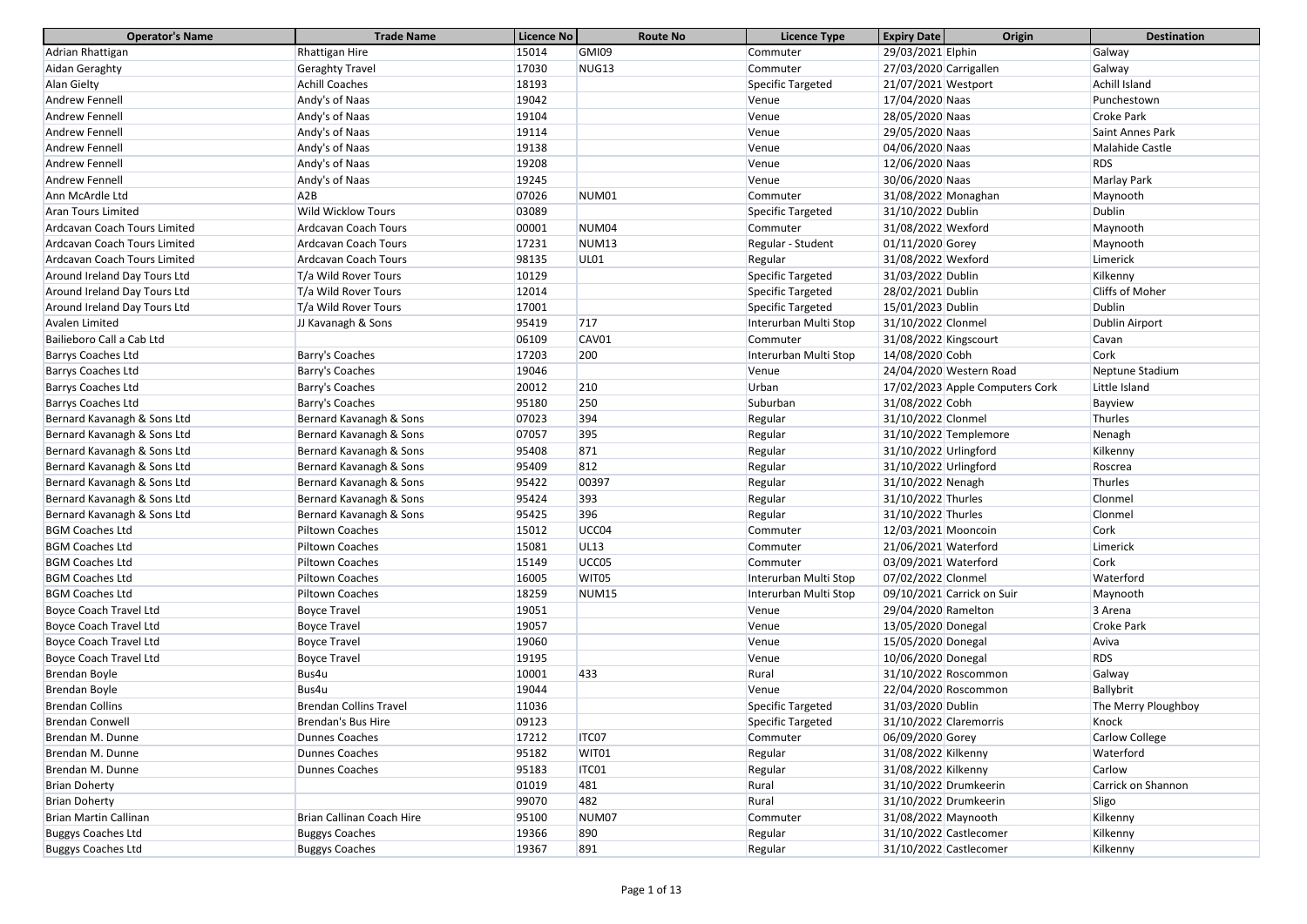| <b>Operator's Name</b>              | <b>Trade Name</b>               | Licence No | <b>Route No</b> | <b>Licence Type</b>       | <b>Expiry Date</b>        | Origin                       | <b>Destination</b>          |
|-------------------------------------|---------------------------------|------------|-----------------|---------------------------|---------------------------|------------------------------|-----------------------------|
| Burke Bros (Coaches) Limited        | <b>Burkesbus</b>                | 07120      | 428             | Interurban Multi Stop     | 31/10/2022 Milltown       |                              | Galway                      |
| <b>Burke Bros (Coaches) Limited</b> | <b>Burkesbus</b>                | 07121      | 427             | Interurban Express        | 31/10/2022 Dunmore        |                              | Galway                      |
| <b>Burke Bros (Coaches) Limited</b> | <b>Burkesbus</b>                | 95131      | 435             | Interurban Multi Stop     | 31/10/2022 Ballinrobe     |                              | Galway                      |
| <b>Bus Éireann</b>                  |                                 | 11010      | 22              | Interurban Express        | 18/01/2021 Dublin         |                              | <b>Ballina</b>              |
| <b>Bus Éireann</b>                  |                                 | 11011      | 100x            | Interurban Express        | 24/01/2021 Dublin         |                              | Dundalk                     |
| <b>Bus Éireann</b>                  |                                 | 11012      | 52              | Interurban Express        | 25/01/2021 Ballina        |                              | Galway                      |
| <b>Bus Éireann</b>                  |                                 | 11013      | 50              | Interurban Express        | 25/01/2021 Tralee         |                              | Galway                      |
| <b>Bus Éireann</b>                  |                                 | 11017      | <b>20X</b>      | Interurban Express        | 07/02/2021 Dublin         |                              | Galway                      |
| <b>Bus Éireann</b>                  |                                 | 11021      | 40              | Interurban Express        |                           | 16/02/2021 Rosslare Europort | Tralee                      |
| <b>Bus Éireann</b>                  |                                 | 11030      | $ 2\rangle$     | Interurban Express        | 21/03/2021 Dublin Airport |                              | Wexford                     |
| <b>Bus Éireann</b>                  |                                 | 11031      | 4 & X4          | Interurban Express        | 28/03/2021 New Ross       |                              | Dublin Airport              |
| <b>Bus Éireann</b>                  |                                 | 11111      |                 | Specific Targeted         | 06/07/2020 Cork           |                              | Ringaskiddy                 |
| <b>Bus Éireann</b>                  |                                 | 11182      | 8X              | Interurban                | 06/12/2021 Cork           |                              | Dublin Airport              |
| <b>Bus Éireann</b>                  |                                 | 11184      | 55              | Interurban                | 06/12/2021 Limerick       |                              | Waterford                   |
| <b>Bus Éireann</b>                  |                                 | 12004      | 23              | Interurban                | 19/01/2022 Dublin         |                              | Sligo                       |
| <b>Bus Éireann</b>                  |                                 | 12005      | X51             | Interurban                | 19/01/2022 Cork           |                              | Galway                      |
| <b>Bus Éireann</b>                  |                                 | 12018      | 30              | Regular                   | 27/03/2022 Dublin         |                              | Donegal                     |
| <b>Bus Éireann</b>                  |                                 | 12074      | 32              | Interurban Multi Stop     | 05/09/2022 Dublin         |                              | Letterkenny                 |
| <b>Bus Éireann</b>                  |                                 | 12106      | 468             | Rural                     | 18/12/2021 Strokestown    |                              | Carrick on Shannon          |
| <b>Bus Éireann</b>                  |                                 | 12109      | 64              | Interurban Multi Stop     | 27/11/2022 Galway         |                              | Letterkenny                 |
| <b>Bus Éireann</b>                  |                                 | 16079      | X <sub>12</sub> | Interurban Express        | 26/06/2022 Dublin Airport |                              | Limerick                    |
| <b>Bus Éireann</b>                  |                                 | 19281      |                 | Venue                     | 22/07/2020 Galway         |                              | <b>Ballybrit racecourse</b> |
| <b>Bus Éireann</b>                  |                                 | 19283      |                 | Venue                     | 24/07/2020 Limerick       |                              | <b>Croke Park</b>           |
| <b>Bus Éireann</b>                  |                                 | 20001      | 51              | <b>Temporary Service</b>  | 18/01/2021 Cork           |                              | Galway                      |
| <b>Bus Feda Teoranta</b>            |                                 | 10151      | 964             | Commuter                  | 31/10/2022 Crolly         |                              | Galway                      |
| <b>Butlers Buses</b>                |                                 | 18001      |                 | Specific Targeted         | 18/01/2021 Cobh           |                              | Cobh                        |
| <b>Butlers Buses</b>                |                                 | 18005      |                 | Specific Targeted         | 24/01/2021 Cobh           |                              | Cobh                        |
| <b>Butlers Buses</b>                |                                 | 19372      |                 | Specific Targeted         | 02/12/2022 Cobh           |                              | Cobh                        |
| <b>Butlers Buses</b>                |                                 | 19373      |                 | <b>Specific Targeted</b>  | 02/12/2022 Cobh           |                              | Cobh                        |
| Caroline O Donohue                  | <b>C&amp;C Executive Travel</b> | 19003      | <b>UL04</b>     | Regular                   | 10/01/2022 Clarecastle    |                              | University of Limerick      |
| <b>Carrolls Coaches Ltd</b>         |                                 | 95179      | AIT04           | Regular                   | 31/08/2022 Tullamore      |                              | Athlone                     |
| Catherine Keane                     | The Bualadh Bus Company         | 16102      |                 | Specific Targeted         | 10/07/2022 Wexford        |                              | Wexford                     |
| Catherine Madigan                   |                                 | 98008      | 592             | Interurban                | 31/10/2022 Ardagh         |                              | Ardagh                      |
| Catherine Madigan                   |                                 | 98106      | 593             | Rural                     | 31/10/2022 Ballyegna      |                              | Newcastlewest               |
| Catherine Madigan                   |                                 | 98107      | 591             | Rural                     | 31/10/2022 Castlemahon    |                              | Newcastlewest               |
| Christopher McNamee                 |                                 | 19013      | CAV05           | Commuter                  | 10/02/2022 Oldcastle      |                              | Cavan                       |
| Citi Bus Limited                    | Dublin Coach                    | 11149      | 300             | Interurban                | 15/09/2020 Dublin         |                              | Limerick                    |
| Citi Bus Limited                    | Dublin Coach                    | 13131      | 816             | Urban                     | 15/10/2022 Portarlington  |                              | Kildare                     |
| Citi Bus Limited                    | Dublin Coach                    | 15107      | 750             | Commuter                  | 09/07/2021 Dundrum        |                              | Dublin Airport              |
| Citi Bus Limited                    | Dublin Coach                    | 16080      |                 | Specific Targeted         | 27/06/2022 Dublin         |                              | <b>Dublin</b>               |
| Citi Bus Limited                    | Dublin Coach                    | 18229      | $727$           | Regular                   | 30/08/2021 Clongriffin    |                              | Dublin Airport              |
| City Direct Bus Ltd                 | <b>City Direct</b>              | 02001      | 412             | Regular                   | 31/10/2022 Galway         |                              | Galway                      |
| City Direct Bus Ltd                 | <b>City Direct</b>              | 07047      | 414             | Regular                   | 31/10/2022 Barna          |                              | Costello Road               |
| City Direct Bus Ltd                 | <b>City Direct</b>              | 16118      | 410             | Suburban                  | 28/07/2022 Cappagh Road   |                              | Eyre Square North           |
| City Direct Bus Ltd                 | <b>City Direct</b>              | 99128      | 411             | Regular                   | 31/10/2022 Galway         |                              | Galway                      |
| <b>Cityscape Buses Limited</b>      |                                 | 14068      |                 | Specific Targeted         | 19/06/2020 Dublin         |                              | <b>Dublin</b>               |
| <b>Collins Coaches Limited</b>      |                                 | 09122      |                 | Specific Targeted Service | 31/10/2022 Dublin         |                              | <b>Dublin</b>               |
| <b>Collins Coaches Limited</b>      |                                 | 19040      | 980A, 980B      | Regular                   | 11/04/2022 Carrickmacross |                              | <b>Dublin</b>               |
| <b>Collins Coaches Limited</b>      |                                 | 19059      |                 | Venue                     | 14/05/2020 Monaghan       |                              | <b>Croke Park</b>           |
| <b>Collins Coaches Limited</b>      |                                 | 19099      |                 | Venue                     | 28/05/2020 Monaghan       |                              | Saint Annes Park            |
| <b>Collins Coaches Limited</b>      |                                 | 19127      |                 | Venue                     | 03/06/2020 Monaghan       |                              | Malahide Castle             |
|                                     |                                 |            |                 |                           |                           |                              |                             |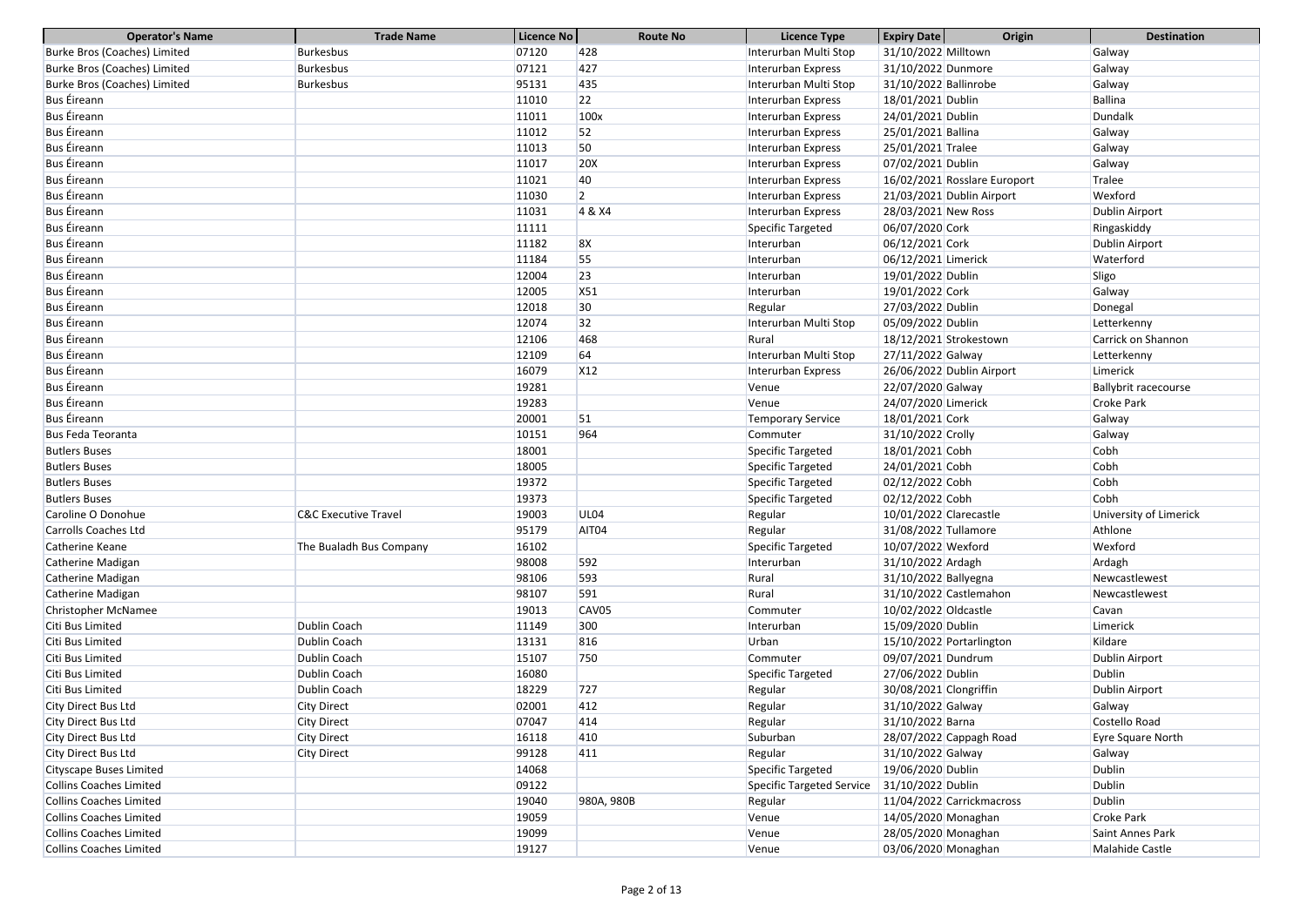| <b>Operator's Name</b>               | <b>Trade Name</b>         | Licence No | <b>Route No</b> | <b>Licence Type</b>   | <b>Expiry Date</b>    | Origin | <b>Destination</b> |
|--------------------------------------|---------------------------|------------|-----------------|-----------------------|-----------------------|--------|--------------------|
| <b>Collins Coaches Limited</b>       |                           | 19188      |                 | Venue                 | 09/06/2020 Monaghan   |        | <b>RDS</b>         |
| <b>Collins Coaches Limited</b>       |                           | 20013      |                 | Venue                 | 22/02/2021 Monaghan   |        | 3Arena             |
| <b>Collins Coaches Limited</b>       |                           | 98113      | 980             | Interurban Service    | 31/10/2022 Ballybay   |        | <b>Dublin</b>      |
| ComfortDelgro Limited Irish CityLink |                           | 01087      | 763, 763X       | Regular               | 31/10/2022 Galway     |        | Dublin Airport     |
| ComfortDelgro Limited Irish CityLink |                           | 06156      | 251             | Interurban Multi Stop | 31/10/2022 Galway     |        | Cork Airport       |
| ComfortDelgro Limited Irish CityLink |                           | 07068      | 923             | Regular               | 31/10/2022 Cleggan    |        | Galway             |
| ComfortDelgro Limited Irish CityLink |                           | 10058      | 660,760,761     | Regular               | 31/10/2022 Galway     |        | Dublin Airport     |
| ComfortDelgro Limited Irish CityLink |                           | 14134      | 712x            | Interurban Express    | 04/11/2020 Limerick   |        | Dublin Airport     |
| Connell J. Haughey                   | Sliabh Liag Tours         | 11088      |                 | Specific Targeted     | 12/06/2020 Carrick    |        | Sliabh Liag        |
| Cronin's Coaches Ltd.                | Cronin's Coaches          | 06034      |                 | Specific Targeted     | 16/03/2022 Cork       |        | Cork               |
| Cronin's Coaches Ltd.                | Cronin's Coaches          | 09002      |                 | Specific Targeted     | 31/03/2022 Cork       |        | Cork               |
| Cronin's Coaches Ltd.                | Cronin's Coaches          | 11029      |                 | Specific Targeted     | 28/03/2020 Cork       |        | Cork               |
| Cronin's Coaches Ltd.                | Cronin's Coaches          | 15016      |                 | Specific Targeted     | 30/03/2021 Cork       |        | Cork               |
| <b>Cummer Coaches Ltd</b>            | <b>Cummer Coaches Ltd</b> | 18041      | 430             | Interurban Multi Stop | 25/04/2021 Ballina    |        | <b>NUIG</b>        |
| <b>Curran Coaches</b>                |                           | 12100      |                 | Specific Targeted     | 19/11/2021 Carrick    |        | Sliabh Liag        |
| Damian O'Reilly                      |                           | 06114      |                 | Specific Targeted     | 31/10/2022 Dublin     |        | Glendalough        |
| Damian O'Reilly                      |                           | 10071      |                 | Specific Targeted     | 31/10/2022 Dublin     |        | Tara               |
| Damian O'Reilly                      |                           | 19087      |                 | Venue                 | 22/05/2020 Waterford  |        | Páirc Ui Chaoimh   |
| Danny Collins                        | <b>Collins Coaches</b>    | 19015      |                 | Venue                 | 05/03/2020 Monaghan   |        | The Aviva Stadium  |
| Danny Collins                        | <b>Collins Coaches</b>    | 19016      |                 | Venue                 | 05/03/2020 Monaghan   |        | 3 Arena            |
| Dave Long Coach Travel Ltd           | Dave Long Coach Travel    | 19020      |                 | Venue                 | 12/03/2020 Skibbereen |        | 3 Arena            |
| Dave Long Coach Travel Ltd           | Dave Long Coach Travel    | 19021      |                 | Venue                 | 12/03/2020 Killarney  |        | 3 Arena            |
| Dave Long Coach Travel Ltd           | Dave Long Coach Travel    | 19022      |                 | Venue                 | 13/03/2020 Dungarvan  |        | 3 Arena            |
| Dave Long Coach Travel Ltd           | Dave Long Coach Travel    | 19035      |                 | Venue                 | 10/04/2020 Sligo      |        | 3 Arena            |
| Dave Long Coach Travel Ltd           | Dave Long Coach Travel    | 19036      |                 | Venue                 | 11/04/2020 Galway     |        | 3 Arena            |
| Dave Long Coach Travel Ltd           | Dave Long Coach Travel    | 19037      |                 | Venue                 | 11/04/2020 Westport   |        | 3 Arena            |
| Dave Long Coach Travel Ltd           | Dave Long Coach Travel    | 19072      |                 | Venue                 | 20/05/2020 Skibbereen |        | <b>Croke Park</b>  |
| Dave Long Coach Travel Ltd           | Dave Long Coach Travel    | 19073      |                 | Venue                 | 20/05/2020 Westport   |        | <b>Croke Park</b>  |
| Dave Long Coach Travel Ltd           | Dave Long Coach Travel    | 19074      |                 | Venue                 | 21/05/2020 Killarney  |        | <b>Croke Park</b>  |
| Dave Long Coach Travel Ltd           | Dave Long Coach Travel    | 19076      |                 | Venue                 | 21/05/2020 Dungarvan  |        | <b>Croke Park</b>  |
| Dave Long Coach Travel Ltd           | Dave Long Coach Travel    | 19078      |                 | Venue                 | 21/05/2020 Sligo      |        | Croke Park         |
| Dave Long Coach Travel Ltd           | Dave Long Coach Travel    | 19083      |                 | Venue                 | 22/05/2020 Galway     |        | Croke Park         |
| Dave Long Coach Travel Ltd           | Dave Long Coach Travel    | 19088      |                 | Venue                 | 22/05/2020 Thurles    |        | Páirc Ui Chaoimh   |
| Dave Long Coach Travel Ltd           | Dave Long Coach Travel    | 19090      |                 | Venue                 | 22/05/2020 Limerick   |        | Páirc Ui Chaoimh   |
| Dave Long Coach Travel Ltd           | Dave Long Coach Travel    | 19091      |                 | Venue                 | 22/05/2020 Tralee     |        | Páirc Ui Chaoimh   |
| Dave Long Coach Travel Ltd           | Dave Long Coach Travel    | 19092      |                 | Venue                 | 22/05/2020 Skibbereen |        | Páirc UI Chaoimh   |
| Dave Long Coach Travel Ltd           | Dave Long Coach Travel    | 19105      |                 | Venue                 | 28/05/2020 Sligo      |        | St Anne's Park     |
| Dave Long Coach Travel Ltd           | Dave Long Coach Travel    | 19106      |                 | Venue                 | 28/05/2020 Skibbereen |        | St Anne's Park     |
| Dave Long Coach Travel Ltd           | Dave Long Coach Travel    | 19107      |                 | Venue                 | 28/05/2020 Killarney  |        | St Anne's Park     |
| Dave Long Coach Travel Ltd           | Dave Long Coach Travel    | 19108      |                 | Venue                 | 28/05/2020 Westport   |        | St Anne's Park     |
| Dave Long Coach Travel Ltd           | Dave Long Coach Travel    | 19109      |                 | Venue                 | 28/05/2020 Dungarvan  |        | St Anne's Park     |
| Dave Long Coach Travel Ltd           | Dave Long Coach Travel    | 19110      |                 | Venue                 | 28/05/2020 Galway     |        | St. Anne's Park    |
| Dave Long Coach Travel Ltd           | Dave Long Coach Travel    | 19135      |                 | Venue                 | 04/06/2020 Skibbereen |        | Malahide Castle    |
| Dave Long Coach Travel Ltd           | Dave Long Coach Travel    | 19137      |                 | Venue                 | 04/06/2020 Dungarvan  |        | Malahide Castle    |
| Dave Long Coach Travel Ltd           | Dave Long Coach Travel    | 19139      |                 | Venue                 | 04/06/2020 Killarney  |        | Malahide Castle    |
| Dave Long Coach Travel Ltd           | Dave Long Coach Travel    | 19142      |                 | Venue                 | 04/06/2020 Westport   |        | Malahide Castle    |
| Dave Long Coach Travel Ltd           | Dave Long Coach Travel    | 19143      |                 | Venue                 | 05/06/2020 Sligo      |        | Malahide Castle    |
| Dave Long Coach Travel Ltd           | Dave Long Coach Travel    | 19144      |                 | Venue                 | 04/06/2020 Galway     |        | Malahide Castle    |
| Dave Long Coach Travel Ltd           | Dave Long Coach Travel    | 19194      |                 | Venue                 | 12/06/2020 Killarney  |        | <b>RDS</b>         |
| Dave Long Coach Travel Ltd           | Dave Long Coach Travel    | 19197      |                 | Venue                 | 10/06/2020 Galway     |        | <b>RDS</b>         |
| Dave Long Coach Travel Ltd           | Dave Long Coach Travel    | 19200      |                 | Venue                 | 12/06/2020 Sligo      |        | <b>RDS</b>         |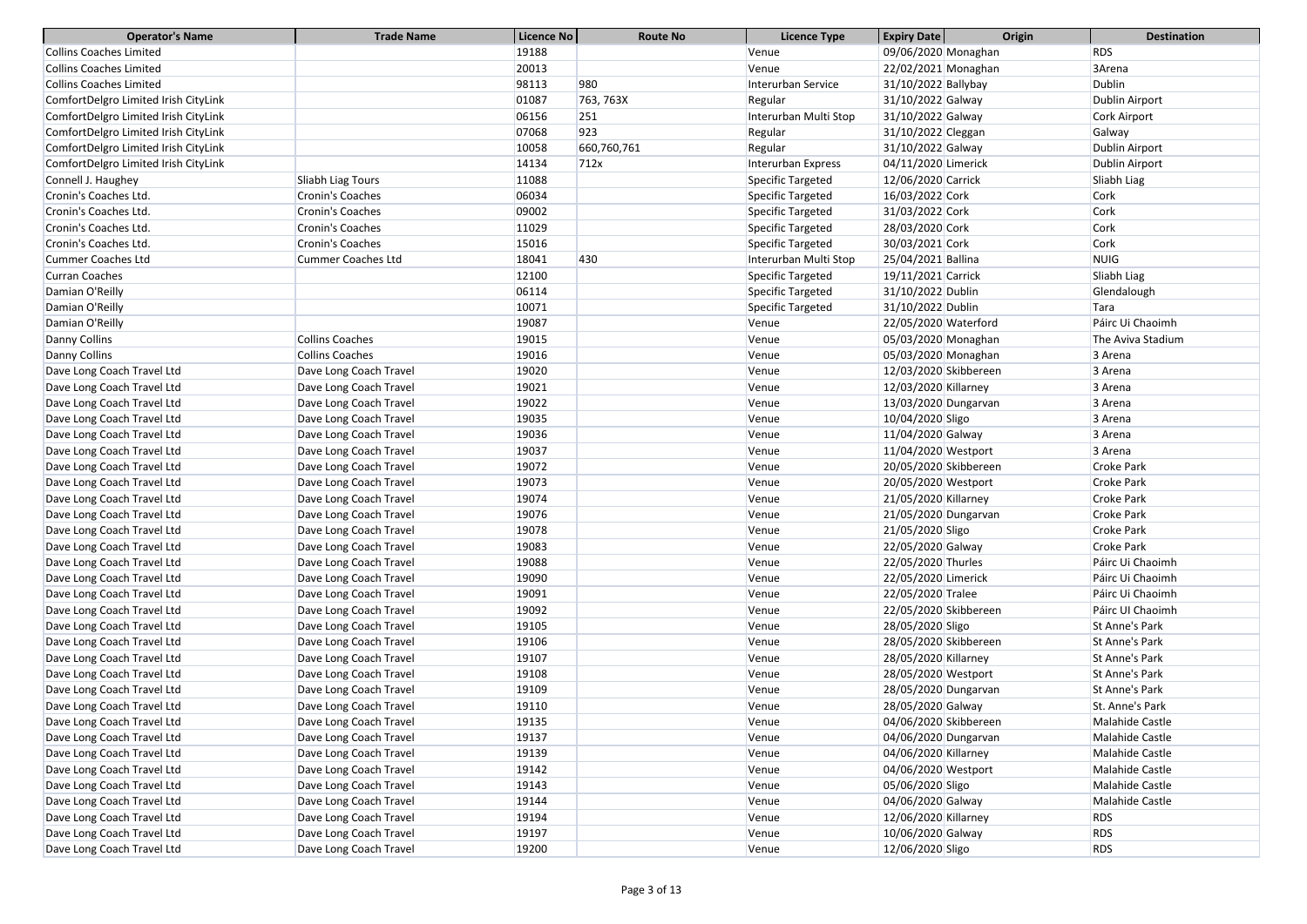| <b>Operator's Name</b>      | <b>Trade Name</b>                    | Licence No | <b>Route No</b>                                                            | <b>Licence Type</b> | <b>Expiry Date</b>     | Origin                           | <b>Destination</b>           |
|-----------------------------|--------------------------------------|------------|----------------------------------------------------------------------------|---------------------|------------------------|----------------------------------|------------------------------|
| Dave Long Coach Travel Ltd  | Dave Long Coach Travel               | 19204      |                                                                            | Venue               | 12/06/2020 Westport    |                                  | <b>RDS</b>                   |
| Dave Long Coach Travel Ltd  | Dave Long Coach Travel               | 19212      |                                                                            | Venue               |                        | 12/06/2020 Skibbereen            | <b>RDS</b>                   |
| Dave Long Coach Travel Ltd  | Dave Long Coach Travel               | 19214      |                                                                            | Venue               | 13/06/2020 Dungarvan   |                                  | <b>RDS</b>                   |
| Dave Long Coach Travel Ltd  | Dave Long Coach Travel               | 19249      |                                                                            | Venue               | 04/07/2020 Skibbereen  |                                  | <b>Marlay Park</b>           |
| Dave Long Coach Travel Ltd  | Dave Long Coach Travel               | 19260      |                                                                            | Venue               | 04/07/2020 Killarney   |                                  | <b>Marlay Park</b>           |
| Dave Long Coach Travel Ltd  | Dave Long Coach Travel               | 19351      | 230                                                                        | Regular             |                        | 14/10/2022 Skibbereen            | St Patricks Quay             |
| Dave Long Coach Travel Ltd  | Dave Long Coach Travel               | 20017      |                                                                            | Venue               | 23/02/2021 Wexford     |                                  | 3 Arena                      |
| David Culloty               | <b>Tralee Peoples Bus Service</b>    | 95186      | 290A                                                                       | Urban               | 31/10/2022 Tralee      |                                  | Tralee                       |
| David Culloty               | <b>Tralee Peoples Bus Service</b>    | 95187      | 290B                                                                       | Urban               | 31/10/2022 Tralee      |                                  | Tralee                       |
| Denis Fitzpatrick           | <b>Fitzpatrick Travel</b>            | 18269      | <b>UL12</b>                                                                | Regular - Student   | 13/03/2021 Listowel    |                                  | Limerick                     |
| Denis Fitzpatrick           | <b>Fitzpatrick Travel</b>            | 95344      | UCC <sub>02</sub>                                                          | Regular             | 31/08/2022 Listowel    |                                  | Cork                         |
| Derek Duggan                | Duggan Travel                        | 19039      |                                                                            | Venue               | 11/04/2020 Athlone     |                                  | <b>Croke Park</b>            |
| Derek Duggan                | Duggan Travel                        | 19189      |                                                                            | Venue               | 09/06/2020 Athlon      |                                  | <b>RDS</b>                   |
| Deros Coach Tours Ltd.      |                                      | 04094      |                                                                            | Specific Targeted   | 31/01/2022 Killarney   |                                  | Killarney                    |
| Deros Coach Tours Ltd.      |                                      | 05042      |                                                                            | Specific Targeted   | 31/03/2022 Killarney   |                                  | Killarney                    |
| Dick Martin & Sons Limited  | <b>Martins Coaches</b>               | 07048      |                                                                            | Specific Targeted   | 30/04/2022 Limerick    |                                  | Limerick                     |
| Donal Quinn                 |                                      | 12085      | 811N                                                                       | Continuous Night    | 21/10/2021 Trim        |                                  | Navan                        |
| Doron McHugh                |                                      | 18010      |                                                                            | Specific Targeted   |                        | 19/02/2021 Galway Coach Station  | <b>Galway Coach Station</b>  |
| Dualway Coaches Ltd         |                                      | 03091      |                                                                            | Specific Targeted   | 31/03/2022 Dublin      |                                  | <b>Dublin</b>                |
| Dualway Coaches Ltd         |                                      | 04023      |                                                                            | Specific Targeted   | 30/04/2022 Dublin      |                                  | <b>Dublin</b>                |
| Dualway Coaches Ltd         |                                      | 07053      | 777                                                                        | Commuter            | 31/10/2022 Tallaght    |                                  | Dublin Airport               |
| Dualway Coaches Ltd         |                                      | 13027      | 767                                                                        | Regular             | 07/05/2022 Maynooth    |                                  | Dublin Airport               |
| Dualway Coaches Ltd         |                                      | 14037      |                                                                            | Specific Targeted   | 28/04/2020 Dublin      |                                  | <b>Dublin</b>                |
| Dualway Coaches Ltd         |                                      | 15009      | 555                                                                        | Interurban Express  | 02/03/2021 Dublin      |                                  | Doolin Pier                  |
| Dualway Coaches Ltd         |                                      | 19321      | TAL <sub>02</sub>                                                          | Regular             | 31/08/2022 Maynooth    |                                  | <b>IT Tallaght</b>           |
| Dualway Coaches Ltd         |                                      | 19322      | TAL01                                                                      | Regular             |                        | 31/08/2022 Kildare Town          | <b>IT Tallaght</b>           |
| Dualway Coaches Ltd         |                                      | 96048      |                                                                            | Specific Targeted   | 31/10/2022 Dublin      |                                  | <b>Dublin</b>                |
| Dualway Coaches Ltd         |                                      | 97031      |                                                                            | Specific Targeted   | 31/10/2022 Dublin      |                                  | <b>Dublin</b>                |
| <b>Dublin Bus</b>           | Dublin Bus                           | 11026      | 747                                                                        | Suburban            | 31/03/2021 Dublin      |                                  | Dublin Airport               |
| <b>Dublin Bus</b>           | Dublin Bus                           | 12015      |                                                                            | Specific Targeted   |                        | 04/03/2022 Cathal Brugha Street  | Dublin                       |
| <b>Dublin Bus</b>           | Dublin Bus                           | 12036      |                                                                            | Specific Targeted   | 04/06/2022 Dublin      |                                  | <b>Dublin</b>                |
| <b>Dublin Bus</b>           | Dublin Bus                           | 16034      | 757                                                                        | Urban               |                        | 08/06/2022 Charlotte Way         | Dublin Airport               |
| <b>Dublin Bus</b>           | Dublin Bus                           | 16166      |                                                                            | Specific Targeted   |                        | 28/11/2022 OConnell Street Upper | Malahide Castle              |
| <b>Dublin Bus</b>           | Dublin Bus                           | 19031      |                                                                            | Specific Targeted   |                        | 04/04/2022 Oconnell Street Lower | <b>Oconnell Street Upper</b> |
| <b>DUK Tours Limited</b>    | <b>Viking Splash Tours</b>           | 08049      |                                                                            | Specific Targeted   | 31/03/2022 Dublin      |                                  | <b>Dublin</b>                |
| Eamon McEntee               |                                      | 12101      | DKI07                                                                      | Commuter            | 21/11/2021 Monaghan    |                                  | Dundalk                      |
| <b>Edward Moore</b>         | <b>Edward Moore mini Bus Service</b> | 11064      |                                                                            | Specific Targeted   | 11/05/2020 Ballypickas |                                  | Ballyroan                    |
| Eirebus Limited             | Swords Express                       | 07200      | 500, 500X, 500N, 501, 501X, 502,<br>503, 504, 505, 505X, 506, 506X,<br>507 | Suburban            | 31/10/2022 Swords      |                                  | <b>Dublin</b>                |
| Eirebus Limited             | Swords Express                       | 14011      | 533                                                                        | Commuter            | 23/03/2020 Skerries    |                                  | <b>UCD</b>                   |
| Eirebus Limited             | Swords Express                       | 15186      | 833                                                                        | Commuter            | 26/11/2021 Lusk        |                                  | Eden Quay                    |
| Eirebus Limited             | Swords Express                       | 19052      |                                                                            | Venue               | 29/04/2020 Swords      |                                  | Malahide Castle              |
| Eirebus Limited             | Swords Express                       | 19054      |                                                                            | Venue               | 07/05/2020 Swords      |                                  | Marlay Park                  |
| Eirebus Limited             | Swords Express                       | 19098      |                                                                            | Venue               | 27/05/2020 Swords      |                                  | St. Anne's Park              |
| Eirebus Limited             | Swords Express                       | 19316      | 534                                                                        | Commuter            | 22/08/2022 Portrane    |                                  | Custom House Quay            |
| <b>Evobus and Coach Ltd</b> | GoBus                                | 09089      | 720                                                                        | Interurban Express  | 31/10/2022 Galway      |                                  | Dublin Airport               |
| <b>Evobus and Coach Ltd</b> | GoBus                                | 12009      | 707                                                                        | Interurban Express  | 13/02/2021 Cork        |                                  | Dublin Airport               |
| <b>Express Bus Ltd</b>      |                                      | 12064      | 860                                                                        | Commuter            | 21/08/2021 Dublin      |                                  | Park West                    |
| <b>Express Bus Ltd</b>      |                                      | 15025      | 787                                                                        | Commuter            | 21/04/2021 Ballymun    |                                  | Dublin Airport               |
| <b>Express Bus Ltd</b>      |                                      | 17032      |                                                                            | Specific Targeted   |                        | 29/03/2020 OConnell Street       | Johnnie Fox's Pub            |
|                             |                                      |            |                                                                            |                     |                        |                                  |                              |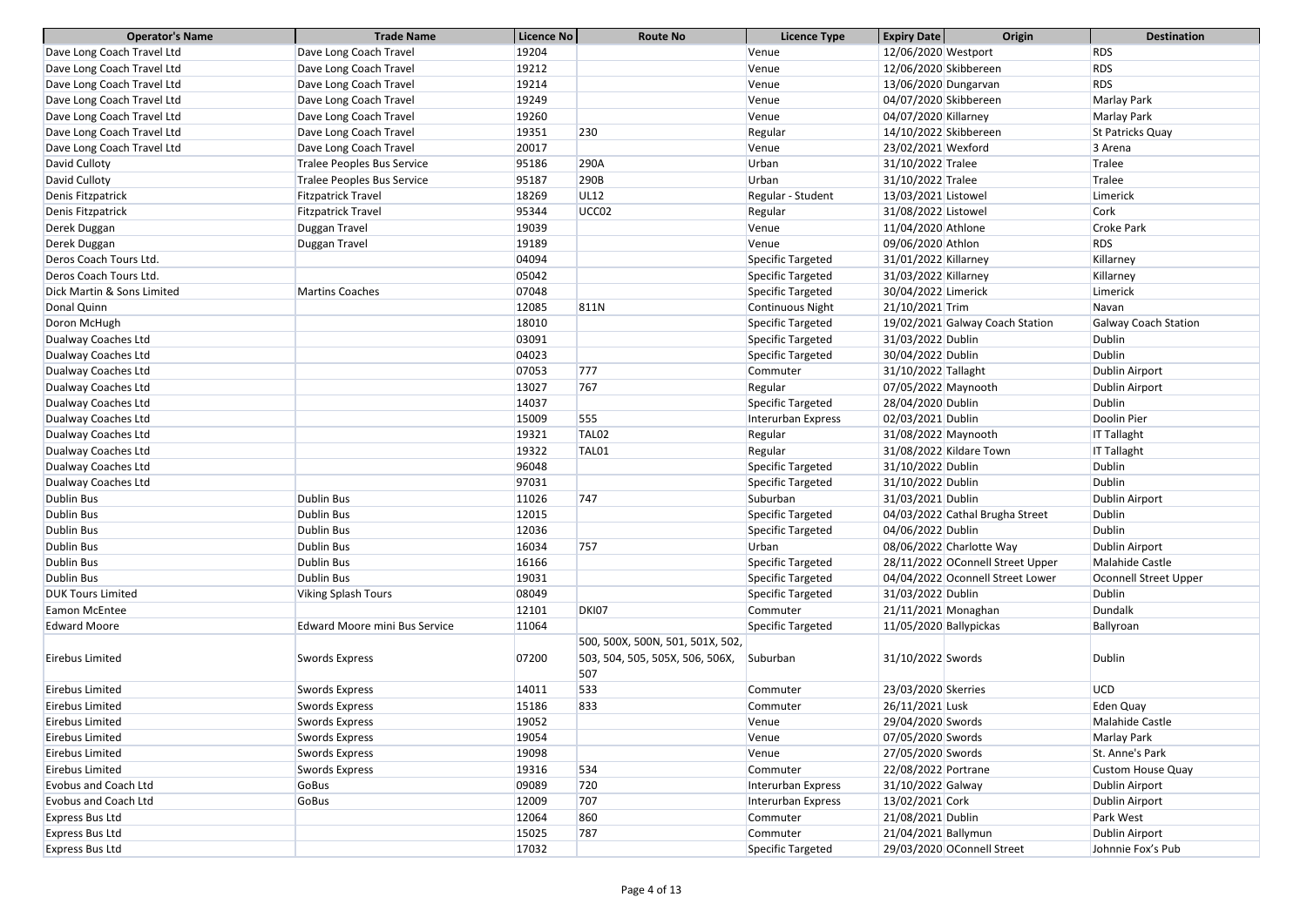| <b>Operator's Name</b>                      | <b>Trade Name</b>      | Licence No | <b>Route No</b>   | <b>Licence Type</b> | <b>Expiry Date</b>     | Origin                           | <b>Destination</b>              |
|---------------------------------------------|------------------------|------------|-------------------|---------------------|------------------------|----------------------------------|---------------------------------|
| <b>Express Bus Ltd</b>                      |                        | 17053      | 870               | Regular             |                        | 03/05/2020 OConnell Street       | Dublin City                     |
| <b>Express Bus Ltd</b>                      |                        | 17054      | 836               | Regular             |                        | 03/05/2020 OConnell Street       | ITB                             |
| <b>Express Bus Ltd</b>                      |                        | 17055      |                   | Specific Targeted   | 03/05/2020 Aston Quay  |                                  | <b>Wright Venue</b>             |
| <b>Express Bus Ltd</b>                      |                        | 19032      |                   | Regular             |                        | 04/04/2022 Hilton Dublin Airport | Dublin Airport                  |
| <b>Express Bus Ltd</b>                      |                        | 19262      | 779               | Regular             | 08/07/2022 Citywest    |                                  | Dublin Airport                  |
| <b>Express Bus Ltd</b>                      |                        | 19263      | 780               | Regular             | 08/07/2022 Castleknock |                                  | Dublin Airport                  |
| <b>Express Bus Ltd</b>                      |                        | 19264      | 781               | Regular             | 08/07/2022 Tallaght    |                                  | Dublin Airport                  |
| <b>Express Bus Ltd</b>                      |                        | 20004      | 782               | Regular             | 09/01/2023 Dublin      |                                  | Dublin Airport                  |
| <b>Express Bus Ltd</b>                      |                        | 20005      | 783               | Regular             | 09/01/2023 Dublin      |                                  | Dublin Airport                  |
| <b>Express Bus Ltd</b>                      |                        | 20006      | 784               | Regular             |                        | 09/01/2023 Merrion Square        | Dublin Airport                  |
| <b>Express Bus Ltd</b>                      |                        | 20007      | 785               | Regular             | 13/01/2023 Fairview    |                                  | Dublin Airport                  |
| <b>Extreme Event Ireland Limited</b>        |                        | 03022      |                   | Specific Targeted   | 31/10/2022 Dublin      |                                  | Glendalough                     |
| <b>Extreme Event Ireland Limited</b>        |                        | 04076      |                   | Specific Targeted   | 31/10/2022 Dublin      |                                  | Newgrange                       |
| <b>Extreme Event Ireland Limited</b>        |                        | 09076      |                   | Specific Targeted   | 31/10/2022 Dublin      |                                  | <b>Dublin</b>                   |
| <b>Extreme Event Ireland Limited</b>        |                        | 11074      |                   | Specific Targeted   | 25/05/2020 Dublin      |                                  | Dublin                          |
| <b>Extreme Event Ireland Limited</b>        |                        | 11075      |                   | Specific Targeted   | 26/05/2020 Dublin      |                                  | <b>Dublin</b>                   |
| <b>Extreme Event Ireland Limited</b>        |                        | 11138      |                   | Specific Targeted   |                        | 04/09/2020 College Green         | College Green                   |
| <b>Extreme Event Ireland Limited</b>        |                        | 12028      |                   | Specific Targeted   | 30/04/2021 Dublin      |                                  | <b>Dublin</b>                   |
| <b>Extreme Event Ireland Limited</b>        |                        | 15008      |                   | Specific Targeted   | 10/02/2021 Dublin      |                                  | Dublin                          |
| <b>Extreme Event Ireland Limited</b>        |                        | 18014      |                   | Specific Targeted   | 08/03/2021 Dublin      |                                  | Dublin                          |
| <b>Extreme Event Ireland Limited</b>        |                        | 18255      |                   | Specific Targeted   | 07/10/2022 Dublin      |                                  | Dublin                          |
| Farragher International Travel Services Ltd |                        | 02009      | 488               | Rural               | 31/10/2022 Kilcurriff  |                                  | Kilcurriff                      |
| Farragher International Travel Services Ltd |                        | 12063      |                   | Rural               | 04/09/2021 Kilcurriff  |                                  | Sligo                           |
| Farragher International Travel Services Ltd |                        | 95090      | 527               | Rural               | 31/10/2022 Kilcurriff  |                                  | Salthill                        |
| Farragher International Travel Services Ltd |                        | 97003      |                   | Rural               | 31/10/2022 Kilcurriff  |                                  | Corofin                         |
| Farragher International Travel Services Ltd |                        | 98136      | 484               | Rural               |                        | 31/10/2022 Glenaneeney           | Glenaneeney                     |
| Farragher International Travel Services Ltd |                        | 98137      | 441               | Rural               | 31/10/2022 Corofin     |                                  | Tuam                            |
| Farrelly's Coaches Ltd.                     |                        | 19024      |                   | Venue               |                        | 19/03/2020 Carrick-on-Shannon    | 3Arena                          |
| Farrelly's Coaches Ltd.                     |                        | 19033      |                   | Venue               | 07/04/2020 Castlebar   |                                  | 3 Arena                         |
| Farrelly's Coaches Ltd.                     |                        | 19205      |                   | Venue               | 13/06/2020 Galway      |                                  | Malahide Castle                 |
| Farrelly's Coaches Ltd.                     |                        | 19223      |                   | Venue               |                        | 18/06/2020 Carrick On Shannon    | Malahide Castle                 |
| Farrelly's Coaches Ltd.                     |                        | 19225      |                   | Venue               | 19/06/2020 Castlebar   |                                  | Malahide Castle                 |
| Farrelly's Coaches Ltd.                     |                        | 19254      |                   | Venue               | 02/07/2020 Castlerea   |                                  | <b>Croke Park</b>               |
| Farrelly's Coaches Ltd.                     |                        | 19255      |                   | Venue               | 02/07/2020 Athlone     |                                  | <b>Croke Park</b>               |
| Farrelly's Coaches Ltd.                     |                        | 19258      |                   | Venue               | 04/07/2020 Galway      |                                  | <b>Croke Park</b>               |
| Farrelly's Coaches Ltd.                     |                        | 19308      |                   | Venue               |                        | 19/08/2020 Carrick-on-Shannon    | <b>RDS</b>                      |
| Farrelly's Coaches Ltd.                     |                        | 19309      |                   | Venue               | 19/08/2020 Castlebar   |                                  | <b>RDS</b>                      |
| Farrelly's Coaches Ltd.                     |                        | 19310      |                   | Venue               | 19/08/2020 Galway      |                                  | <b>RDS</b>                      |
| Farrelly's Coaches Ltd.                     |                        | 19311      |                   | Venue               | 19/08/2020 Athlone     |                                  | <b>RDS</b>                      |
| Farrelly's Coaches Ltd.                     |                        | 19354      |                   | Venue               | 03/10/2020 Athlone     |                                  | 3 Arena                         |
| Farrelly's Coaches Ltd.                     |                        | 95229      | AIT01             | Commuter            | 31/08/2022 Longford    |                                  | Athlone                         |
| Finlay Coach Hire                           | Finlay Coach Hire      | 09080      | NUM <sub>03</sub> | Commuter            | 27/07/2022 Dundalk     |                                  | Maynooth                        |
| Finlay Coach Hire                           | Finlay Coach Hire      | 15153      | <b>NUM10</b>      | Regular - Student   | 13/09/2021 Ardee       |                                  | Maynooth University             |
| Finlay Coach Hire                           | Finlay Coach Hire      | 18004      | <b>DKI08</b>      | Commuter            | 24/01/2021 Ardee       |                                  | Dundalk Institute of Technology |
| Finlay Coach Hire                           | Finlay Coach Hire      | 19063      |                   | Venue               | 19/05/2020 Ardee       |                                  | <b>Croke Park</b>               |
| Finlay Coach Hire                           | Finlay Coach Hire      | 19102      |                   | Venue               | 28/05/2020 Ardee       |                                  | St. Anne's Park                 |
| Finlay Coach Hire                           | Finlay Coach Hire      | 19126      |                   | Venue               | 03/06/2020 Ardee       |                                  | Malahide Castle                 |
| Finlay Coach Hire                           | Finlay Coach Hire      | 19192      |                   | Venue               | 10/06/2020 Ardee       |                                  | <b>RDS</b>                      |
| Finn Tours South Ltd                        | T/A Finn McCools Tours | 18213      |                   | Specific Targeted   | 13/08/2021 Dublin      |                                  | Dublin                          |
| Finn Tours South Ltd                        | T/A Finn McCools Tours | 18222      |                   | Specific Targeted   | 22/08/2021 Dublin      |                                  | <b>Dublin</b>                   |
| Finnegan Bray Ltd                           |                        | 07045      | 143/144           | Regular             | 31/10/2022 Bray        |                                  | Sandyford                       |
|                                             |                        |            |                   |                     |                        |                                  |                                 |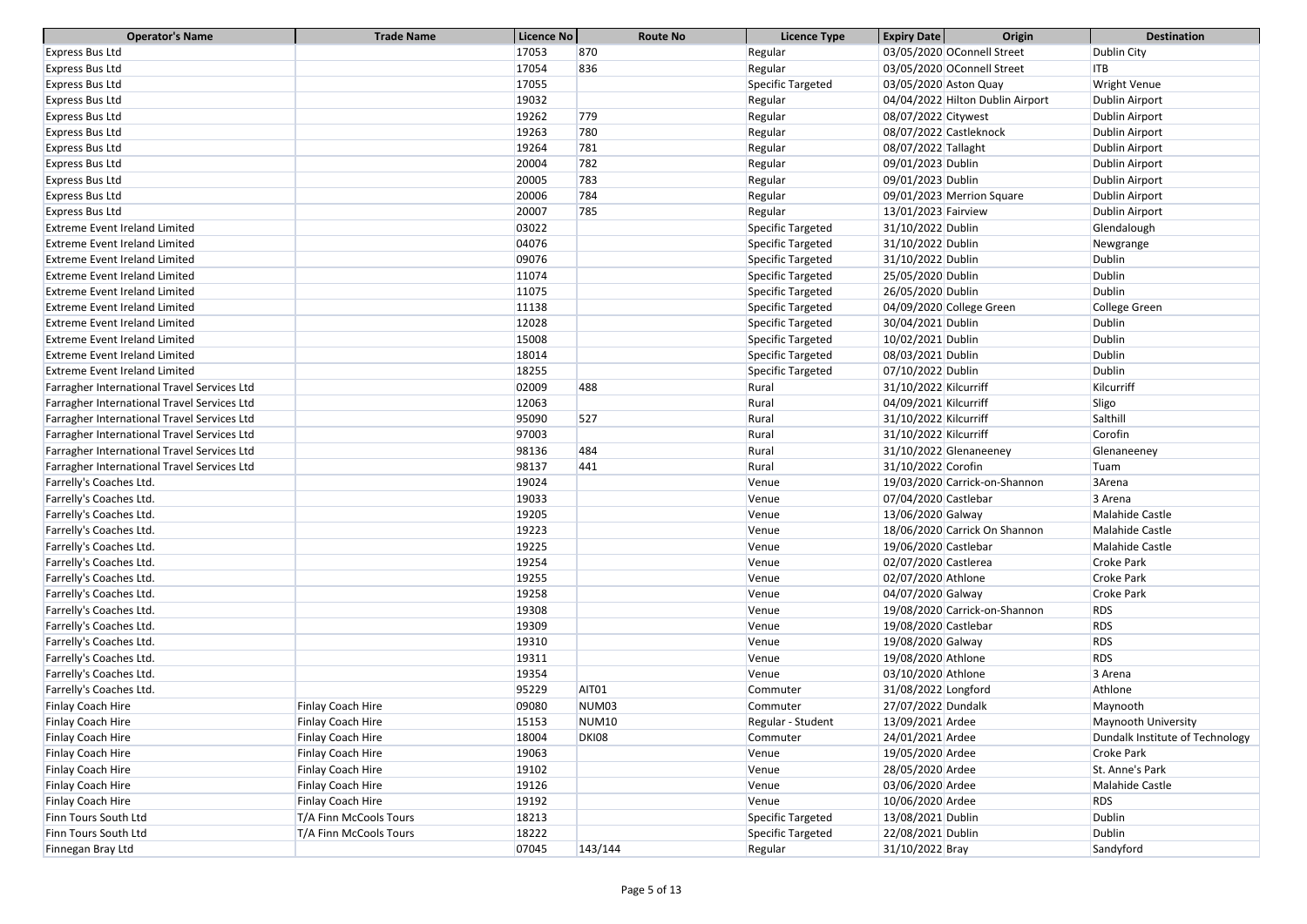| <b>Operator's Name</b>               | <b>Trade Name</b>          | Licence No | <b>Route No</b>  | <b>Licence Type</b>   | <b>Expiry Date</b>     | Origin                         | <b>Destination</b>          |
|--------------------------------------|----------------------------|------------|------------------|-----------------------|------------------------|--------------------------------|-----------------------------|
| Finnegan Bray Ltd                    |                            | 96156      | 984N             | Regular               | 31/10/2022 Dublin      |                                | Kilcoole                    |
| <b>Foley Minibus Hire</b>            |                            | 96141      | 325              | Rural                 | 31/10/2022 Effin       |                                | Charleville                 |
| <b>Foley Minibus Hire</b>            |                            | 98118      | 327              | Rural                 |                        | 31/10/2022 Tankardstown        | Kilmallock                  |
| Forever Young Tours Ltd              |                            | 19356      |                  | Specific Targeted     | 08/10/2022 Dublin City |                                | Dublin City                 |
| Foster's Coaches                     | <b>Foster's Coaches</b>    | 19070      |                  | Venue                 |                        | 20/05/2020 Monasterevin        | <b>Croke Park</b>           |
| <b>Foster's Coaches</b>              | <b>Foster's Coaches</b>    | 19191      |                  | Venue                 |                        | 09/06/2020 Monasterevin        | <b>RDS</b>                  |
| <b>Foster's Coaches</b>              | <b>Foster's Coaches</b>    | 19216      |                  | Venue                 |                        | 17/06/2020 Monasterevin        | Marlay Park                 |
| Foyle Coaches Northwest Busways Ltd  | Foyle Coaches              | 12030      | 957              | Rural                 |                        | 19/06/2020 Greencastle         | Muff                        |
| Foyle Coaches Northwest Busways Ltd  | <b>Foyle Coaches</b>       | 14124      | 952              | Rural                 | 20/10/2020 Moville     |                                | Muff                        |
| Francis Finegan                      |                            | 01010      | DKI05            | Regular               | 31/08/2022 Dun an Rí   |                                | Dundalk                     |
| <b>Furlong Coach and Bus Limited</b> | <b>Executive Express</b>   | 17008      |                  | Specific Targeted     | 08/02/2023 Dublin      |                                | Johnny Foxes                |
| Galvins Coaches Dunmanway Ltd        |                            | 05152      | <b>UL14</b>      | Commuter              | 31/08/2022 Skibbereen  |                                | Limerick                    |
| Galway Bus Limited                   |                            | 04047      |                  | Specific Targeted     | 16/03/2022 Galway      |                                | Galway                      |
| <b>Galway Bus Limited</b>            |                            | 04049      | 920              | Interurban Multi Stop | 31/10/2022 Loughrea    |                                | University Road             |
| <b>Galway Bus Limited</b>            |                            | 07118      |                  | Specific Targeted     | 31/10/2022 Salthill    |                                | Galway                      |
| <b>Galway Bus Limited</b>            |                            | 12069      | <b>GMI02</b>     | Urban                 | 27/08/2021 Galway      |                                | <b>Castlebar Courthouse</b> |
| Galway Bus Limited                   |                            | 14009      |                  | Specific Targeted     | 20/02/2023 Galway      |                                | Galway                      |
| <b>Galway Bus Limited</b>            |                            | 96135      |                  | Specific Targeted     | 31/10/2022 Salthill    |                                | Galway                      |
| Galway Sightseeing Tour Co Ltd       | <b>Galway Tour Company</b> | 10018      |                  | Specific Targeted     | 31/10/2022 Dublin      |                                | Galway                      |
| Galway Sightseeing Tour Co Ltd       | <b>Galway Tour Company</b> | 11168      |                  | Specific Targeted     | 15/11/2020 Salthill    |                                | Galway                      |
| Galway Sightseeing Tour Co Ltd       | <b>Galway Tour Company</b> | 11173      |                  | Specific Targeted     | 15/11/2020 Salthill    |                                | Galway                      |
| Galway Sightseeing Tour Co Ltd       | <b>Galway Tour Company</b> | 12012      |                  | Specific Targeted     | 26/02/2021 Galway      |                                | <b>Cliffs of Moher</b>      |
| Galway Sightseeing Tour Co Ltd       | <b>Galway Tour Company</b> | 14040      |                  | Specific Targeted     | 15/05/2020 Galway      |                                | Doolin                      |
| Galway Sightseeing Tour Co Ltd       | <b>Galway Tour Company</b> | 17165      |                  | Specific Targeted     | 05/07/2020 Galway      |                                | Galway                      |
| Gap of Dunloe Tours                  | Gap of Dunloe Tours        | 19187      |                  | Venue                 | 09/06/2020 Drogheda    |                                | <b>RDS</b>                  |
| Gerard & Mary Flynn                  |                            | 09149      | UCC01            | Commuter              |                        | 31/08/2022 Castlemaine         | Cork                        |
| Gerard & Mary Flynn                  |                            | 10044      | UL <sub>03</sub> | Commuter              | 31/08/2022 Killorglin  |                                | Limerick                    |
| Gerard & Mary Flynn                  |                            | 15063      | KY1              | Commuter              | 02/06/2021 Killarney   |                                | Killarney                   |
| Gerard & Mary Flynn                  |                            | 15136      | 579              | Suburban              | 09/08/2021 Killorglin  |                                | Killarney                   |
| Gleneagle Hotel                      |                            | 17227      | KY03             | Urban                 |                        | 26/09/2020 The Gleneagle Hotel | The Gleneagle Hotel         |
| Going Loco Limited                   | Howth Express              | 14032      |                  | Specific Targeted     | 25/04/2020 Howth       |                                | <b>Howth</b>                |
| Gorey Coach & Bus Co. Ltd            | Gorey Coach and Bus Co     | 16152      | <b>BR01</b>      | Commuter              | 31/10/2022 Gorey       |                                | <b>Bray</b>                 |
| <b>Guide Friday Limited</b>          |                            | 11132      |                  | Specific Targeted     | 21/08/2020 Dublin      |                                | Johnny Foxs                 |
| Guilder Ltd                          | Corcoran Tours             | 19265      |                  | Specific Targeted     | 08/07/2022 Killarney   |                                | Killarney                   |
| Halpenny Transport Ltd.              | <b>Halpenny Travel</b>     | 08171      | 916              | Regular               | 31/10/2022 Dundalk     |                                | Dundalk                     |
| Halpenny Transport Ltd.              | Halpenny Travel            | 09152      | 918              | Regular               | 31/10/2022 Dundalk     |                                | <b>Willow Grove</b>         |
| Halpenny Transport Ltd.              | Halpenny Travel            | 19116      |                  | Venue                 | 30/05/2020 Dundalk     |                                | 3Arena                      |
| Halpenny Transport Ltd.              | Halpenny Travel            | 19118      |                  | Venue                 | 30/05/2020 Dundalk     |                                | Malahide Castle             |
| Halpenny Transport Ltd.              | Halpenny Travel            | 19196      |                  | Venue                 | 10/06/2020 Dundalk     |                                | <b>RDS</b>                  |
| Halpenny Transport Ltd.              | Halpenny Travel            | 19243      |                  | Venue                 | 01/07/2020 Dundalk     |                                | <b>Croke Park</b>           |
| Halpenny Transport Ltd.              | Halpenny Travel            | 95226      | 00917            | Regular               | 31/10/2022 Dundalk     |                                | Muirhevnamore               |
| Halpenny Transport Ltd.              | Halpenny Travel            | 95397      | 169              | Regular               | 31/10/2022 Blackrock   |                                | Dundalk                     |
| Hidden Dublin Walks Ltd              | Hidden Dublin Walks        | 16055      |                  | Specific Targeted     |                        | 12/06/2022 College Green       | College Green               |
| Hidden Dublin Walks Ltd              | Hidden Dublin Walks        | 17023      |                  | Specific Targeted     | 15/03/2020 Dublin      |                                | <b>Dublin</b>               |
| Hidden Dublin Walks Ltd              | Hidden Dublin Walks        | 17235      |                  | Specific Targeted     |                        | 16/11/2020 OConnell Street     | OConnell Street             |
| Hidden Dublin Walks Ltd              | Hidden Dublin Walks        | 17236      |                  | Specific Targeted     | 21/11/2020 Dublin      |                                | <b>Dublin</b>               |
| Hidden Dublin Walks Ltd              | <b>Hidden Dublin Walks</b> | 17238      |                  | Specific Targeted     | 27/11/2020 Dublin      |                                | <b>Dublin</b>               |
| Hidden Dublin Walks Ltd              | <b>Hidden Dublin Walks</b> | 17240      |                  | Specific Targeted     | 06/12/2020 Dublin      |                                | <b>Dublin</b>               |
| Hidden Dublin Walks Ltd              | Hidden Dublin Walks        | 17241      |                  | Specific Targeted     | 06/12/2020 Dublin      |                                | <b>Dublin</b>               |
| Hidden Dublin Walks Ltd              | Hidden Dublin Walks        | 18018      |                  | Specific Targeted     | 13/03/2021 Galway      |                                | Galway                      |
| Hidden Dublin Walks Ltd              | Hidden Dublin Walks        | 18201      |                  | Specific Targeted     |                        | 26/07/2021 Westmoreland Street | <b>Westmoreland Street</b>  |
|                                      |                            |            |                  |                       |                        |                                |                             |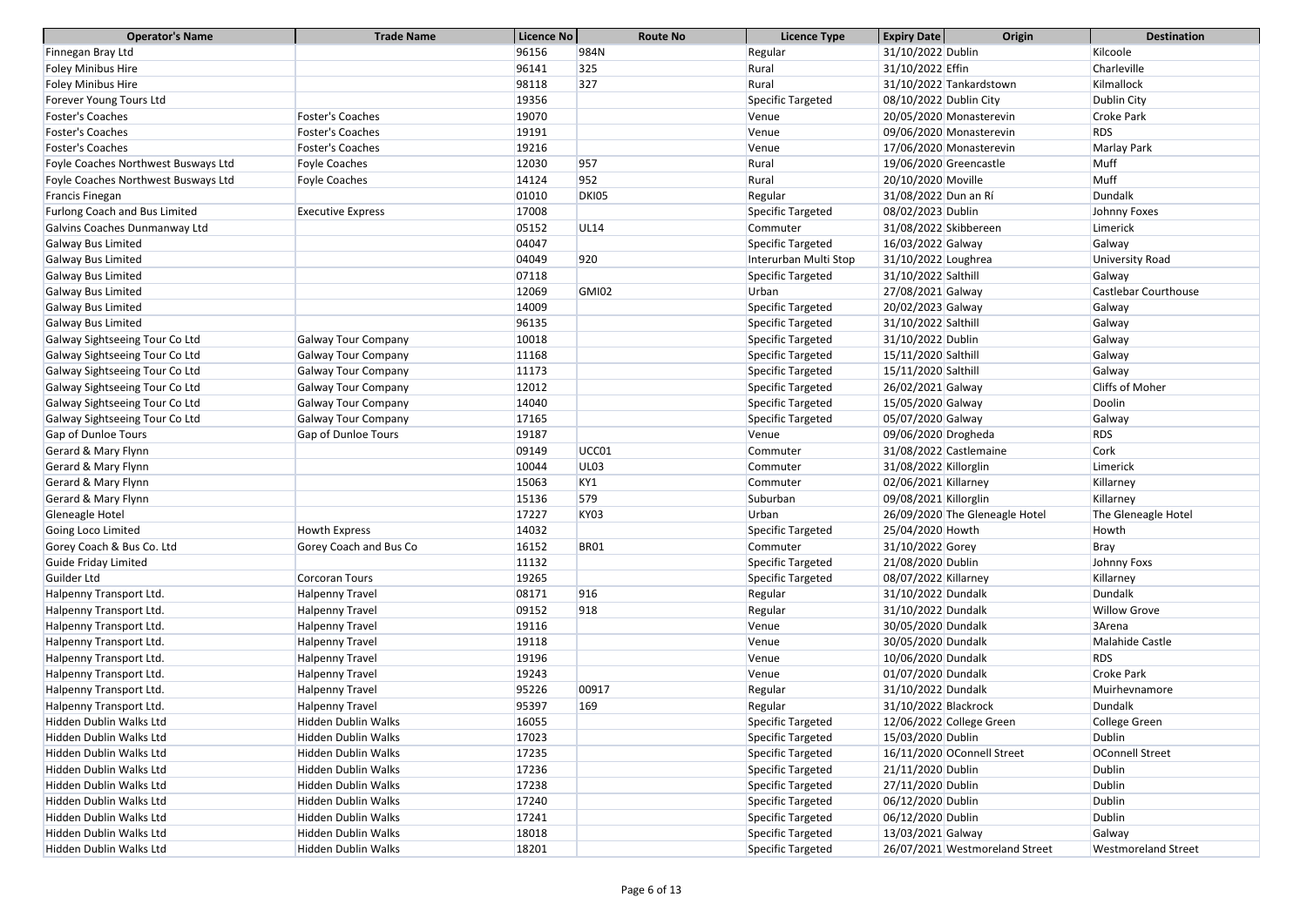| <b>Operator's Name</b>                         | <b>Trade Name</b>            | Licence No     | <b>Route No</b>     | <b>Licence Type</b>                    | <b>Expiry Date</b>       | <b>Origin</b>              | <b>Destination</b>                  |
|------------------------------------------------|------------------------------|----------------|---------------------|----------------------------------------|--------------------------|----------------------------|-------------------------------------|
| Hidden Dublin Walks Ltd                        | <b>Hidden Dublin Walks</b>   | 18254          |                     | Specific Targeted                      | 02/10/2021 College Green |                            | College Green                       |
| Hidden Dublin Walks Ltd                        | <b>Hidden Dublin Walks</b>   | 19008          | 580                 | Regular                                | 20/02/2022 Dublin        |                            | Dublin                              |
| Hidden Dublin Walks Ltd                        | <b>Hidden Dublin Walks</b>   | 19023          |                     | Specific Targeted                      | 13/03/2022 Dublin        |                            | <b>Dublin</b>                       |
| Hidden Dublin Walks Ltd                        | <b>Hidden Dublin Walks</b>   | 19209          |                     | Specific Targeted                      | 13/06/2022 Dublin        |                            | <b>Dublin</b>                       |
| Hilltoptreks                                   |                              | 19302          |                     | Specific Targeted                      | 14/08/2022 Dublin        |                            | <b>Dublin</b>                       |
| Hilltoptreks                                   |                              | 20002          |                     | Specific Targeted                      | 08/01/2023 Dublin City   |                            | Dublin City                         |
| Hilltoptreks                                   |                              | 20014          |                     | Specific Targeted                      | 19/02/2023 Dublin City   |                            | Dublin City                         |
| Hillview Transport Ltd.                        | McGovern's Supreme Travel    | 18262          | <b>SLI10</b>        | Regular - Student                      | 14/10/2021 Sligo         |                            | Cavan                               |
| Hugh (snr) Hugh (Jnr) Liam and Denis McGonagle | McGonagle Bus and Coach Hire | 14087          | 956                 | Rural                                  | 08/07/2020 Cockhill      |                            | Bridgend                            |
| Hugh (snr) Hugh (Jnr) Liam and Denis McGonagle | McGonagle Bus and Coach Hire | 19355          | 951                 | Rural                                  | 09/10/2022 Carndonagh    |                            | Letterkenny                         |
| Hynan Travel Ltd                               |                              | 20016          |                     | Venue                                  | 28/02/2021 Limerick      |                            | <b>Thomond Park</b>                 |
| I.P. Passenger Services Limited                | <b>Wexford Bus</b>           | 07005          | WX001               | Urban                                  | 31/10/2022 Wexford       |                            | Wexford                             |
| I.P. Passenger Services Limited                | <b>Wexford Bus</b>           | 07006          | 878                 | Rural                                  | 31/10/2022 Wexford       |                            | Rosslare                            |
| I.P. Passenger Services Limited                | <b>Wexford Bus</b>           | 07007          | 390                 | Rural                                  | 31/10/2022 Wexford       |                            | Kilmore Quay                        |
| I.P. Passenger Services Limited                | <b>Wexford Bus</b>           | 07009          | 877                 | Regular Urban                          | 31/10/2022 Wexford Town  |                            | Redmond Square                      |
| I.P. Passenger Services Limited                | <b>Wexford Bus</b>           | 07149          | 740, 740a           | Interurban Multi Stop                  | 31/10/2022 Wexford       |                            | Dublin Airport                      |
| I.P. Passenger Services Limited                | <b>Wexford Bus</b>           | 16144          | 376                 | Commuter                               | 09/10/2022 Wexford       |                            | Carlow                              |
| I.P. Passenger Services Limited                | <b>Wexford Bus</b>           | 18245          | 340                 | Regular                                |                          | 18/09/2021 Redmond Square  | Whitfield Clinic                    |
| I.P. Passenger Services Limited                | <b>Wexford Bus</b>           | 19064          |                     | Venue                                  | 20/05/2020 Wexford       |                            | <b>Croke Park</b>                   |
| I.P. Passenger Services Limited                | <b>Wexford Bus</b>           | 19211          |                     | Venue                                  | 13/06/2020 Wexford       |                            | Marlay Park                         |
| Irish City Tours Limited                       |                              | 03092          | Red Route 3         | Specific Targeted                      | 31/10/2022 Dublin        |                            | <b>Dublin</b>                       |
| Irish City Tours Limited                       |                              | 13123          |                     |                                        | 11/09/2022 College Green |                            | Guinness Storehouse                 |
| Irish City Tours Limited                       |                              | 14006          | <b>Blue Route</b>   | Specific Targeted<br>Specific Targeted | 28/01/2023 Dublin        |                            | <b>OConnell Street</b>              |
| <b>Irish City Tours Limited</b>                |                              | 16054          | <b>Yellow Route</b> | Specific Targeted                      | 09/06/2022 Sandymount    |                            | Ballsbridge                         |
| Irish City Tours Limited                       |                              | 96014          |                     | Specific Targeted                      | 31/10/2022 Dublin        |                            | <b>Dublin</b>                       |
| Irish City Tours Limited                       |                              | 96015          | Red Route 1         | Specific Targeted                      | 31/10/2022 Dublin        |                            | <b>Dublin</b>                       |
| <b>Irish Concert Travel</b>                    | <b>Irish Concert Travel</b>  | 19069          |                     |                                        | 21/05/2020 Galway        |                            | <b>Croke Park</b>                   |
| <b>Irish Concert Travel</b>                    | <b>Irish Concert Travel</b>  | 19075          |                     | Venue                                  |                          |                            | <b>Croke Park</b>                   |
|                                                | <b>Irish Concert Travel</b>  |                |                     | Venue                                  | 21/05/2020 Sligo         |                            |                                     |
| <b>Irish Concert Travel</b>                    | <b>Irish Concert Travel</b>  | 19095<br>19111 |                     | Venue                                  | 27/05/2020 Sligo         |                            | Saint Annes Park<br>St. Anne's Park |
| <b>Irish Concert Travel</b>                    |                              |                |                     | Venue                                  | 30/05/2020 Castlebar     |                            |                                     |
| <b>Irish Concert Travel</b>                    | <b>Irish Concert Travel</b>  | 19115          |                     | Venue                                  | 29/05/2020 Galway        |                            | Saint Annes Park                    |
| <b>Irish Concert Travel</b>                    | <b>Irish Concert Travel</b>  | 19122          |                     | Venue                                  | 03/06/2020 Galway        |                            | Marlay Park                         |
| <b>Irish Concert Travel</b>                    | <b>Irish Concert Travel</b>  | 19124          |                     | Venue                                  | 03/06/2020 Galway        |                            | Malahide Castle<br>Malahide Castle  |
| <b>Irish Concert Travel</b>                    | <b>Irish Concert Travel</b>  | 19125          |                     | Venue                                  |                          | 03/06/2020 North Wall Quay |                                     |
| <b>Irish Concert Travel</b>                    | <b>Irish Concert Travel</b>  | 19134          |                     | Venue                                  | 04/06/2020 Castlebar     |                            | Malahide Castle                     |
| Irish Concert Travel                           | <b>Irish Concert Travel</b>  | 19136          |                     | Venue                                  | 04/06/2020 Sligo         |                            | <b>Malahide Castle</b>              |
| <b>Irish Concert Travel</b>                    | <b>Irish Concert Travel</b>  | 19156          |                     | Venue                                  | 05/06/2020 Sligo         |                            | Slane                               |
| <b>Irish Concert Travel</b>                    | <b>Irish Concert Travel</b>  | 19162          |                     | Venue                                  | 05/06/2020 Ballina       |                            | <b>Croke Park</b>                   |
| <b>Irish Concert Travel</b>                    | <b>Irish Concert Travel</b>  | 19164          |                     | Venue                                  | 05/06/2020 Sligo         |                            | Marlay Park                         |
| <b>Irish Concert Travel</b>                    | <b>Irish Concert Travel</b>  | 19179          |                     | Venue                                  | 06/06/2020 Donegal       |                            | Slane                               |
| Irish Concert Travel                           | <b>Irish Concert Travel</b>  | 19201          |                     | Venue                                  | 11/06/2020 Castlebar     |                            | <b>RDS</b>                          |
| <b>Irish Concert Travel</b>                    | <b>Irish Concert Travel</b>  | 19202          |                     | Venue                                  | 11/06/2020 Galway        |                            | <b>RDS</b>                          |
| <b>Irish Concert Travel</b>                    | <b>Irish Concert Travel</b>  | 19203          |                     | Venue                                  | 11/06/2020 Donegal       |                            | <b>RDS</b>                          |
| <b>Irish Concert Travel</b>                    | <b>Irish Concert Travel</b>  | 19206          |                     | Venue                                  | 12/06/2020 Sligo         |                            | <b>RDS</b>                          |
| <b>Irish Concert Travel</b>                    | <b>Irish Concert Travel</b>  | 19207          |                     | Venue                                  | 13/06/2020 Donegal       |                            | Malahide Castle                     |
| <b>Irish Concert Travel</b>                    | <b>Irish Concert Travel</b>  | 19244          |                     | Venue                                  | 01/07/2020 Georges Quay  |                            | Marlay Park                         |
| <b>Irish Concert Travel</b>                    | Irish Concert Travel         | 19247          |                     | Venue                                  | 30/06/2020 Castlebar     |                            | Marlay Park                         |
| <b>Irish Concert Travel</b>                    | <b>Irish Concert Travel</b>  | 19248          |                     | Venue                                  | 30/06/2020 Ballina       |                            | Marlay Park                         |
| <b>Irish Concert Travel</b>                    | <b>Irish Concert Travel</b>  | 19252          |                     | Venue                                  | 01/07/2020 Donegal       |                            | Croke Park                          |
| <b>Irish Concert Travel</b>                    | <b>Irish Concert Travel</b>  | 19253          |                     | Venue                                  | 01/07/2020 Donegal       |                            | Marlay Park                         |
| <b>Irish Concert Travel</b>                    | <b>Irish Concert Travel</b>  | 19257          |                     | Venue                                  | 02/07/2020 Castlebar     |                            | <b>Croke Park</b>                   |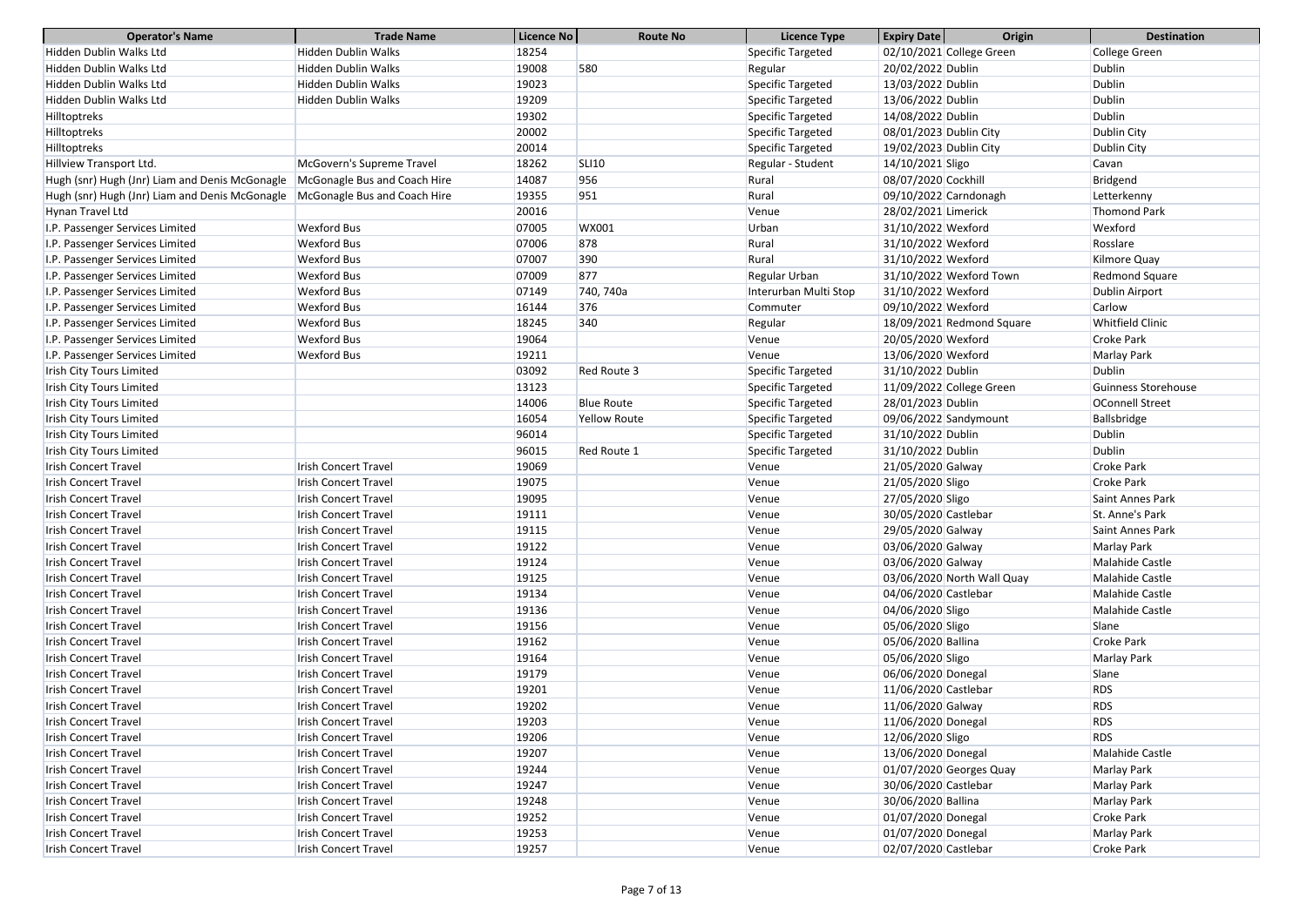| <b>Operator's Name</b>              | <b>Trade Name</b>                | Licence No | <b>Route No</b>   | <b>Licence Type</b>   | <b>Expiry Date</b>     | Origin                            | <b>Destination</b>      |
|-------------------------------------|----------------------------------|------------|-------------------|-----------------------|------------------------|-----------------------------------|-------------------------|
| <b>Irish Concert Travel</b>         | <b>Irish Concert Travel</b>      | 19305      |                   | Venue                 | 18/08/2020 Ballina     |                                   | The RDS                 |
| <b>Irish Concert Travel</b>         | <b>Irish Concert Travel</b>      | 19361      |                   | Venue                 | 22/10/2020 Sligo       |                                   | 3 Arena                 |
| <b>Irish Concert Travel</b>         | <b>Irish Concert Travel</b>      | 19377      |                   | Venue                 | 27/11/2020 Ballina     |                                   | 3 Arena                 |
| <b>Irish Concert Travel</b>         | <b>Irish Concert Travel</b>      | 20008      |                   | Venue                 | 15/01/2021 Galway      |                                   | 3 Arena                 |
| <b>Irish Tourist Trains Limited</b> | <b>Irish Tourist Trains</b>      | 14046      |                   | Specific Targeted     | 20/05/2020 Castle Road |                                   | Castle Road             |
| <b>Irish Tourist Trains Limited</b> | <b>Irish Tourist Trains</b>      | 17029      |                   | Specific Targeted     | 23/03/2020 Waterford   |                                   | Cathedral Square        |
| J & K Coaches Ltd                   |                                  | 19360      | UCC06             | Commuter              | 22/10/2022 Thurles     |                                   | Cork                    |
| J.J Kavanagh & Sons                 | J.J Kavanagh & Sons              | 11007      | ITC04             | Regular               |                        | 17/01/2023 Mountmellick           | Carlow                  |
| J.J Kavanagh & Sons                 | J.J Kavanagh & Sons              | 18211      |                   | Specific Targeted     | 08/08/2021 Dublin      |                                   | <b>Dublin</b>           |
| J.J Kavanagh & Sons                 | J.J Kavanagh & Sons              | 19007      | 737               | Regular               | 06/02/2022 Naas        |                                   | Dublin Airport          |
| J.J Kavanagh & Sons                 | J.J Kavanagh & Sons              | 19027      |                   | Venue                 |                        | 26/03/2020 Dublin City University | Leopardstown racecourse |
| J.J Kavanagh & Sons                 | J.J Kavanagh & Sons              | 19028      |                   | Venue                 |                        | 26/03/2020 University of Dublin   | Leopardstown racecourse |
| J.J Kavanagh & Sons                 | J.J Kavanagh & Sons              | 19029      |                   | Venue                 | 26/03/2020 Maynooth    |                                   | Leopardstown racecourse |
| J.J Kavanagh & Sons                 | J.J Kavanagh & Sons              | 19047      |                   | Venue                 | 24/04/2020 Waterford   |                                   | Marlay Park             |
| J.J Kavanagh & Sons                 | J.J Kavanagh & Sons              | 19048      |                   | Venue                 | 24/04/2020 Clonmel     |                                   | Marlay Park             |
| J.J Kavanagh & Sons                 | J.J Kavanagh & Sons              | 19050      |                   | Venue                 | 29/04/2020 Limerick    |                                   | Marlay Park             |
| J.J Kavanagh & Sons                 | J.J Kavanagh & Sons              | 19079      |                   | Venue                 | 21/05/2020 Limerick    |                                   | <b>Croke Park</b>       |
| J.J Kavanagh & Sons                 | J.J Kavanagh & Sons              | 19080      |                   | Venue                 | 21/05/2020 Waterford   |                                   | <b>Croke Park</b>       |
| J.J Kavanagh & Sons                 | J.J Kavanagh & Sons              | 19081      |                   | Venue                 | 21/05/2020 Clonmel     |                                   | <b>Croke Park</b>       |
| J.J Kavanagh & Sons                 | J.J Kavanagh & Sons              | 95116      | 874               | Rural                 |                        | 31/10/2022 Hacketstown            | Carlow                  |
| J.J Kavanagh & Sons                 | J.J Kavanagh & Sons              | 95117      | 825               | Rural                 | 31/10/2022 Abbeyleix   |                                   | Carlow                  |
| J.J Kavanagh & Sons                 | J.J Kavanagh & Sons              | 95308      | 873               | Interurban            | 31/10/2022 Carlow      |                                   | Kilkenny                |
| J.J Kavanagh & Sons                 | J.J Kavanagh & Sons              | 95370      | 871               | Rural                 | 31/10/2022 Urlingford  |                                   | Kilkenny                |
| J.J Kavanagh & Sons                 | J.J Kavanagh & Sons              | 96080      | ITC02             | Commuter              | 31/08/2022 Curragh     |                                   | Carlow                  |
| James Barrett                       | <b>Barrett Travel</b>            | 14112      | <b>SLI03</b>      | Interurban Multi Stop | 02/09/2020 Belmullet   |                                   | Sligo                   |
| James Barrett                       | <b>Barrett Travel</b>            | 14113      | NUG11             | Interurban Multi Stop | 02/09/2020 Belmullet   |                                   | Galway                  |
| James Barrett                       | <b>Barrett Travel</b>            | 14114      | NUG12             | Interurban Multi Stop | 02/09/2020 Belmullet   |                                   | Galway                  |
| James Carolan                       | Carolan Coaches                  | 13028      | 191               | Suburban              | 08/05/2022 Stamullen   |                                   | Eden Quay               |
| James Carolan                       | <b>Carolan Coaches</b>           | 19229      |                   | Venue                 | 19/06/2020 Nobber      |                                   | Malahide Castle         |
| James Carolan                       | Carolan Coaches                  | 19246      |                   | Venue                 | 01/07/2020 Nobber      |                                   | <b>Croke Park</b>       |
| James Carolan                       | Carolan Coaches                  | 19261      |                   | Venue                 | 03/07/2020 Nobber      |                                   | Marlay Park             |
| James Johnson                       |                                  | 19376      |                   | Regular               |                        | 21/11/2022 Bailieborough          | Cavan                   |
| James Kelly                         | Kelly's Eye                      | 04110      | <b>SLI02</b>      | Regular               | 31/08/2022 Ballygar    |                                   | Sligo                   |
| Joe Doherty                         | Joe Doherty Bus Hire             | 96083      | 922               | Commuter              | 31/10/2022 Swinford    |                                   | Sligo                   |
| Joe Moroney Coach Hire              |                                  | 14012      | 164               | Urban                 |                        | 24/03/2020 Sydney Parade          | <b>UCD</b>              |
| John & Michael McGeehan             | McGeehan Coaches                 | 96084      | 991               | Rural                 |                        | 31/10/2022 Glencolumcille         | Letterkenny             |
| John A. Long                        | John Long Worldwide Cabs Limited | 03007      |                   | Specific Targeted     | 31/10/2022 Youghal     |                                   | Youghal                 |
| John A. Long                        | John Long Worldwide Cabs Limited | 11020      |                   | Specific Targeted     | 29/03/2020 Youghal     |                                   | Dungarvan               |
| John Cotter                         | Claddagh Coach Hire              | 20003      |                   | Specific Targeted     | 08/01/2023 Galway      |                                   | Galway                  |
| John Daly                           | Daly Travel                      | 06122      |                   | Specific Targeted     | 31/10/2022 Youghal     |                                   | Youghal                 |
| John Heneghan                       | Heneghan Bus Hire                | 06154      | 437               | Rural                 |                        | 31/10/2022 Tourmakeady            | Castlebar               |
| John Kearns                         | <b>Kearns Transport</b>          | 01006      | 844               | Regular               | 31/10/2022 Birr        |                                   | Galway                  |
| John Kearns                         | <b>Kearns Transport</b>          | 02055      | 847               | Regular               | 31/10/2022 Portumna    |                                   | Rochfortbridge          |
| John Kearns                         | <b>Kearns Transport</b>          | 03050      | NUM <sub>02</sub> | Commuter              | 31/08/2022 Birr        |                                   | Maynooth                |
| John Kearns                         | Kearns Transport                 | 07083      | 843               | Regular               | 31/10/2022 Birr        |                                   | Tullamore               |
| John Kearns                         | Kearns Transport                 | 15018      | 820               | Commuter              | 30/03/2021 Edenderry   |                                   | Enfield                 |
| John Kearns                         | Kearns Transport                 | 99037      | 845               | Regular               | 31/10/2022 Birr        |                                   | <b>Dublin</b>           |
| John McGinley                       | <b>McGinley Coach Travel</b>     | 19368      | 932               | Interurban            | 31/10/2022 Annagry     |                                   | <b>Dublin</b>           |
| John McGinley                       | <b>McGinley Coach Travel</b>     | 19369      | 933               | Interurban            | 31/10/2022 Moville     |                                   | <b>Dublin</b>           |
| John O'Donoghue                     | John O'Donoghue and Sons         | 19043      | 317/318           | Urban                 | 23/04/2022 Clonmel     |                                   | Clonmel                 |
|                                     |                                  |            |                   |                       |                        |                                   |                         |
| John Paul Healy                     |                                  | 18272      | 842               | Commuter              | 13/12/2021 Ballymahon  |                                   | Dublin Airport          |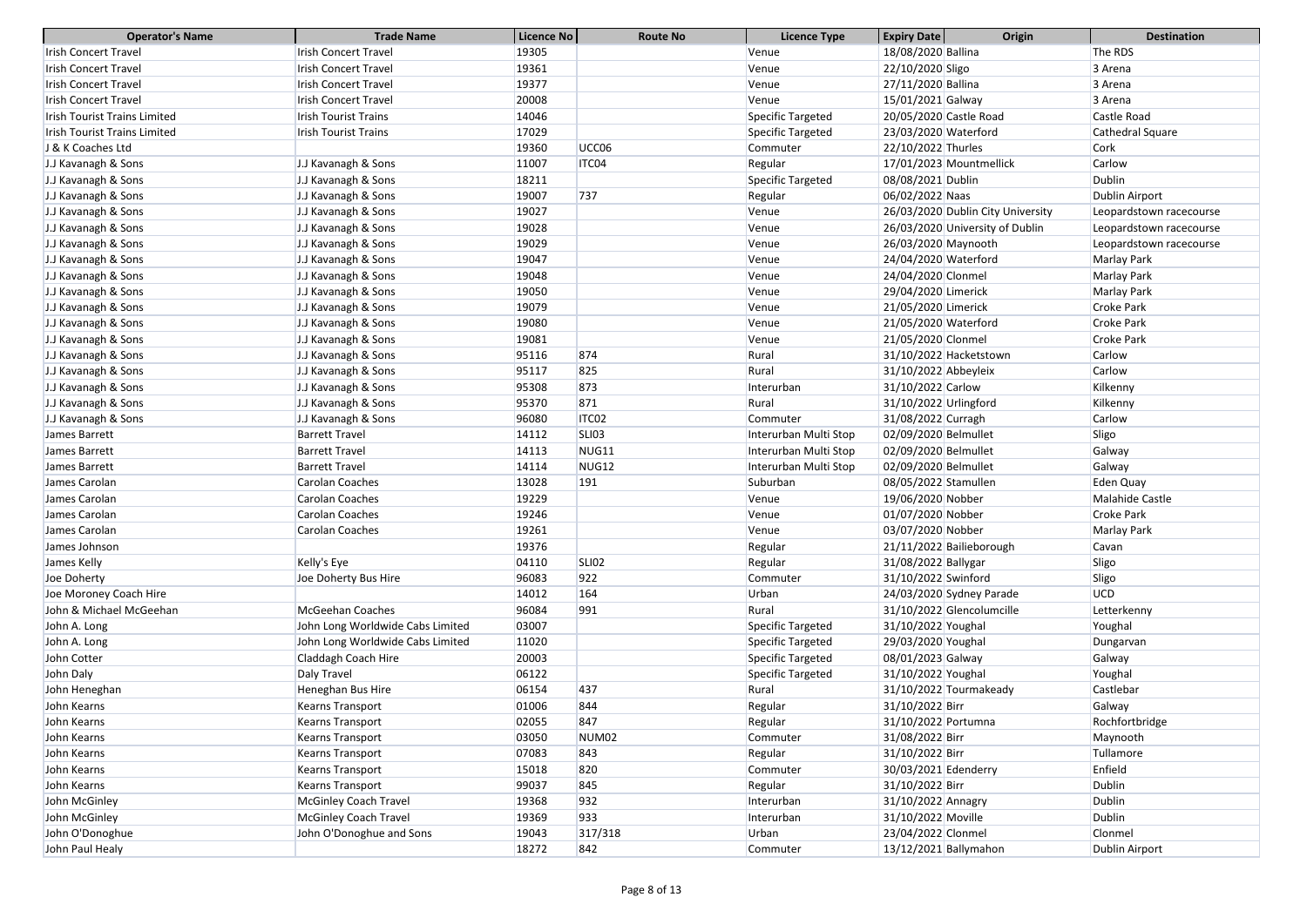| <b>Operator's Name</b>         | <b>Trade Name</b>                     | Licence No | <b>Route No</b>           | <b>Licence Type</b>   | <b>Expiry Date</b><br>Origin      | <b>Destination</b>     |
|--------------------------------|---------------------------------------|------------|---------------------------|-----------------------|-----------------------------------|------------------------|
| John Reilly                    |                                       | 18009      | CAV <sub>03</sub>         | Regular               | 13/02/2021 Mullinalaghta          | Cavan                  |
| John Roche                     | Gorey Bus Links                       | 13030      | 879                       | Regular               | 15/05/2022 Gorey                  | Gorey                  |
| K. Buggy Coaches Ltd           | K. Buggy Coaches Ltd                  | 03086      | 835                       | Urban                 | 31/10/2022 Tullamore              | Tullamore              |
| <b>KCJ Coaches Ltd</b>         | Aidan Johnston                        | 18271      | <b>NUM16</b>              | Regular               | 12/12/2021 Tipperary              | Maynooth               |
| <b>KCJ Coaches Ltd</b>         | Aidan Johnston                        | 19276      | WIT06                     | Regular - Student     | 16/07/2022 Thurles                | Waterford              |
| Keelings Retail UC             | Keelings Retail UC                    | 19333      | KLO1                      | Commuter              | 12/09/2022 Keelings Retail UC     | Keelings Retail UC     |
| Keelings Retail UC             | Keelings Retail UC                    | 19342      | <b>KL02</b>               | Commuter              | 06/10/2022 Keelings Retail UC     | Keelings Retail UC     |
| Kenneally's Bus Service Ltd    |                                       | 00016      | ITC03                     | Regular               | 31/08/2022 Carlow                 | Limerick               |
| Kenneally's Bus Service Ltd    |                                       | 02050      | NUM <sub>06</sub>         | Commuter              | 31/08/2022 Athy                   | Maynooth               |
| Kenneally's Bus Service Ltd    |                                       | 03082      | 607,617,627               | Urban                 | 31/10/2022 Waterford              | Waterford              |
| Kenneally's Bus Service Ltd    |                                       | 03119      | 736                       | Interurban            | 31/10/2022 Dublin Airport         | Tramore                |
| Kenneally's Bus Service Ltd    |                                       | 05142      | <b>NUM14</b>              | Commuter              | 31/08/2022 Portlaoise             | Maynooth               |
| Kenneally's Bus Service Ltd    |                                       | 07085      | 735,398                   | Interurban Multi Stop | 31/10/2022 Limerick               | <b>Dublin Airport</b>  |
| Kenneally's Bus Service Ltd    |                                       | 16078      | <b>NUM12</b>              | Student               | 28/06/2022 Kilkenny               | Maynooth               |
| Kenneally's Bus Service Ltd    |                                       | 97060      | NUG03                     | Commuter              | 31/08/2022 Carlow                 | Galway                 |
| Kenneally's Bus Service Ltd    |                                       | 98098      | 846                       | Rural                 | 31/10/2022 Clane                  | Naas                   |
| Kenneally's Bus Service Ltd    |                                       | 99019      | 129                       | Commuter              | 31/10/2022 Newbridge              | Kilcullen              |
| Kennedy Coaches Ltd            | <b>Kennedy Coaches</b>                | 07235      | ITT01                     | Commuter              | 31/08/2022 Tralee                 | Cork                   |
| Kennedy Coaches Ltd            | <b>Kennedy Coaches</b>                | 08046      | UCC <sub>03</sub>         | Commuter              | 31/08/2022 Cork                   | Tralee                 |
| Kennedy Coaches Ltd            | <b>Kennedy Coaches</b>                | 11024      | GMI03                     | Commuter              | 23/08/2020 Tralee                 | Galway                 |
| Kennedy Coaches Ltd            | <b>Kennedy Coaches</b>                | 14004      | ITT02                     | Commuter              | 15/01/2023 Manor Tralee           | <b>ITT</b>             |
| Kennedy Coaches Ltd            | <b>Kennedy Coaches</b>                | 14089      | <b>UL09</b>               | Commuter              | 24/07/2020 Dingle                 | Limerick               |
| Kilmallock Coaches Ltd         | Kilmallock Coaches Ltd                | 17220      | <b>UL17</b>               | Commuter              | 10/09/2020 Limerick               | Cork                   |
| Kyanitedale Ltd                |                                       | 13066      | 826                       | Regular               | 18/06/2022 Monasterevin           | <b>Naas</b>            |
| Lally Coach Hire Limited       | Lally Tours                           | 19009      |                           | Specific Targeted     | 27/02/2022 Galway                 | Galway                 |
| Lally Coach Hire Limited       | Lally Tours                           | 96018      |                           | Specific Targeted     | 31/10/2022 Galway                 | Galway                 |
| Lally Coach Hire Limited       | Lally Tours                           | 96060      |                           | Specific Targeted     | 31/10/2022 Galway, Tourist Office | Galway                 |
| Lally Coach Hire Limited       | Lally Tours                           | 96061      | 524                       | Rural                 | 31/10/2022 Galway                 | Rossaveal              |
| Lally Coach Hire Limited       | Lally Tours                           | 96063      |                           | Specific Targeted     | 31/10/2022 Galway                 | Galway                 |
| Last Passive Ltd               | Aircoach                              | 00085      | 700                       | Suburban              | 31/10/2022 Dublin Airport         | Leopardstown           |
| Last Passive Ltd               | Aircoach                              | 07219      | 702                       | Regular               | 31/10/2022 Greystones             | Dublin Airport         |
| Last Passive Ltd               | Aircoach                              | 09203      | 703                       | Regular               | 31/10/2022 Killiney               | <b>Dublin Airport</b>  |
| Last Passive Ltd               | Aircoach                              | 11176      | 704X                      | Regular               | 24/11/2020 Cork                   | <b>Dublin Airport</b>  |
| Malahide Trolley Services Ltd. |                                       | 18267      |                           | Specific Targeted     | 25/11/2021 Limerick City          | Limerick City          |
| Mangan Travel Limited          | <b>Mangan Tours</b>                   | 19359      | 965                       | Regular               | 31/10/2022 Meenlaragh             | Letterkenny            |
| <b>Marathon Coach Travel</b>   | Marathon Coach Hire                   | 19041      |                           | Venue                 | 17/04/2020 Dublin                 | Fairyhouse racecourse  |
| <b>Marathon Coach Travel</b>   | Marathon Coach Hire                   | 19049      |                           | Venue                 | 28/04/2020 Dublin                 | Punchestown racecourse |
| <b>Marathon Coach Travel</b>   | Marathon Coach Hire                   | 19140      |                           | Venue                 | 04/06/2020 Malahide               | Georges Quay           |
| <b>Marathon Coach Travel</b>   | Marathon Coach Hire                   | 19224      |                           | Venue                 | 23/06/2020 Dundrum                | Marlay Park            |
| <b>Marathon Coach Travel</b>   | Marathon Coach Hire                   | 19237      |                           | Venue                 | 23/06/2020 Custom House Quay      | Marlay Park            |
| <b>Martin Furey</b>            | <b>Fureys of Sligo</b>                | 11174      | UCD05                     | Regular               | 16/11/2020 Sligo IT               | <b>Dublin</b>          |
| Martin Leydon                  | Martin Leydon Coaches Ltd             | 12103      | 930                       | Rural                 | 07/10/2021 Swanlinbar             | Cavan                  |
| Martin Lynch                   | Martin Lynch                          | 18233      |                           | Specific Targeted     | 05/09/2021 Dublin                 | <b>Dublin</b>          |
| Mary Gibbons                   | New Grange Tours                      | 07067      |                           | Specific Targeted     | 31/10/2022 Dublin                 | Newgrange              |
| Mary Treacy & Damian Treacy    | <b>Treacy Coaches</b>                 | 95074      | NUG01                     | Commuter              | 31/08/2022 Galway                 | <b>Ballina</b>         |
| Mary Treacy & Damian Treacy    | <b>Treacy Coaches</b>                 | 95078      | <b>SLI11</b>              | Commuter              | 31/08/2022 Ballina                | Sligo                  |
| <b>Matthew McDonald</b>        |                                       | 19065      |                           | Venue                 | 20/05/2020 Newland's Cross        | Croke Park             |
| <b>Matthew McDonald</b>        |                                       | 19218      |                           | Venue                 | 17/06/2020 Dublin                 | The Aviva              |
| <b>Matthew McDonald</b>        |                                       | 19219      |                           | Venue                 | 17/06/2020 Dublin                 | 3 Arena                |
| Matthew Whelan                 | Matthew Whelan Minibus and Coach Hire | 06004      | 886                       | Regular               | 31/10/2022 Monamolin              | Gorey                  |
| Matthews Coach Hire Limited    | Matthews                              | 04051      | 900, 901, 904, 901D, 904U | Interurban Multi Stop | 31/10/2022 Dundalk                | Dublin                 |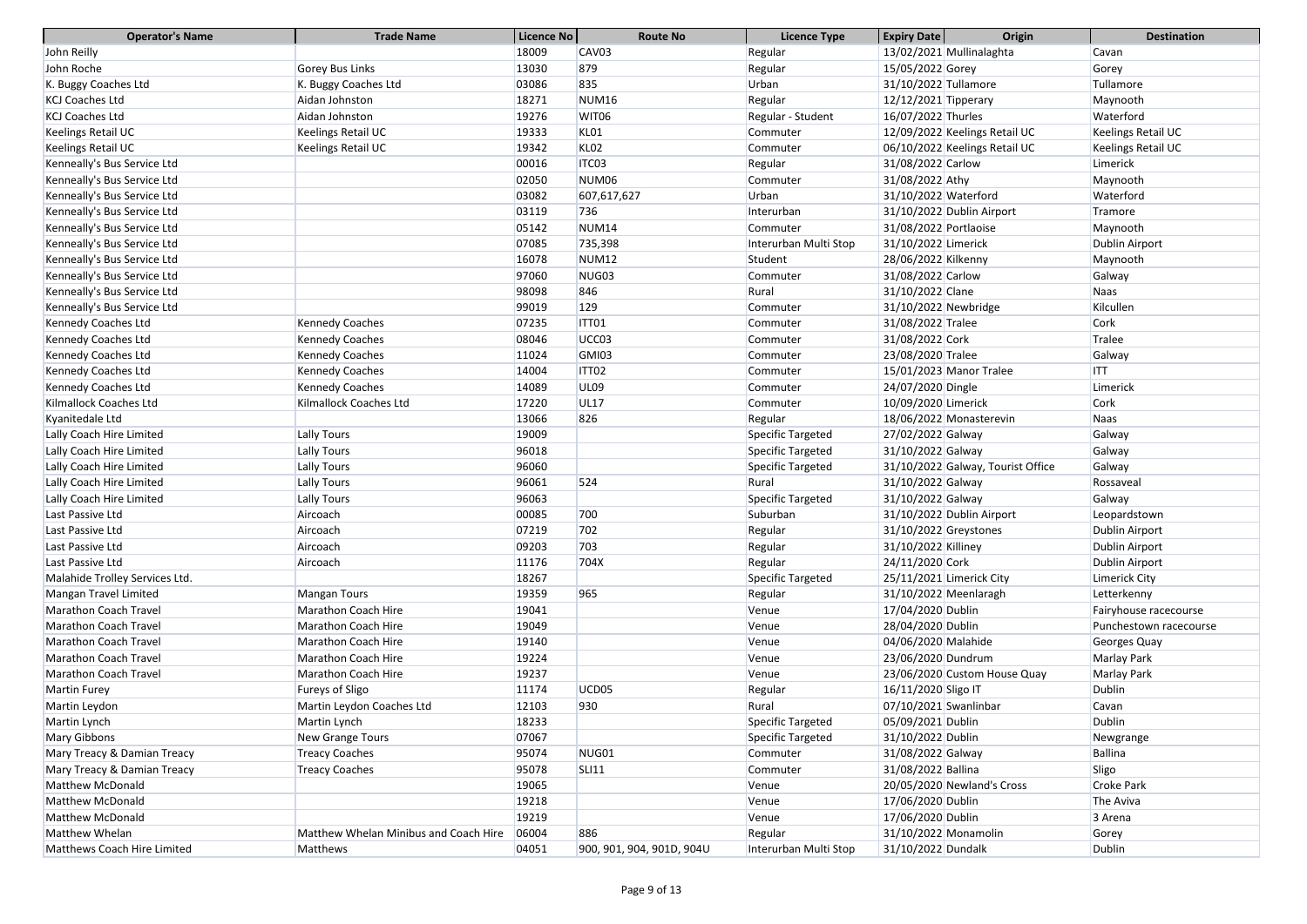| <b>Operator's Name</b>                     | <b>Trade Name</b>            | Licence No | <b>Route No</b> | <b>Licence Type</b>   | Origin<br><b>Expiry Date</b>      | <b>Destination</b>  |
|--------------------------------------------|------------------------------|------------|-----------------|-----------------------|-----------------------------------|---------------------|
| Matthews Coach Hire Limited                | Matthews                     | 07011      | 910             | Interurban Multi Stop | 31/10/2022 Drogheda               | <b>Dublin</b>       |
| <b>Matthews Coach Hire Limited</b>         | Matthews                     | 11058      | 902,903         | Interurban Multi Stop | 30/04/2020 Dundalk                | <b>IFSC</b>         |
| <b>Matthews Coach Hire Limited</b>         | Matthews                     | 13090      | 912             | Interurban Multi Stop | 21/07/2022 Drogheda               | <b>Dublin</b>       |
| <b>Matthews Coach Hire Limited</b>         | Matthews                     | 18102      |                 | Specific Targeted     | 16/05/2021 Dundalk                | Tayto Park          |
| Matthews Coach Hire Limited                | Matthews                     | 19055      |                 | Venue                 | 07/05/2020 Dundalk                | Marlay Park         |
| <b>Matthews Coach Hire Limited</b>         | Matthews                     | 19301      | 915             | Commuter              | 14/08/2022 Dundalk                | N52 Technology Park |
| <b>Matthews Coach Hire Limited</b>         | Matthews                     | 19365      |                 | Venue                 | 28/10/2020 Dundalk                | 3 Arena             |
| Matthews Coach Hire Limited                | Matthews                     | 20011      |                 | Venue                 | 27/01/2021 Dundalk                | 139151              |
| Maurice, Felix, Philip & Martin O'Donoghue | Berehaven Bus Service        | 19362      | 286             | Regular               | 31/10/2022 Castletownbere         | Cork                |
| <b>McConnon Travel Limited</b>             |                              | 00060      | 180             | Interurban Multi Stop | 31/10/2022 Clones                 | <b>Dublin</b>       |
| McGonagle Bus and Coach Limited            |                              | 19297      | 976             | Commuter              | 09/08/2022 Cockhill               | Bridgend            |
| Meadow Tours Ltd.                          | <b>Fitzpatrick Coaches</b>   | 15154      |                 | Specific Targeted     | 13/09/2021 Dublin City            | Dublin City         |
| Michael Corduff                            | <b>Corduff Travel</b>        | 14125      | 945             | Interurban Multi Stop | 20/10/2020 Rossport               | <b>Belmullet</b>    |
| Michael Corduff                            | <b>Corduff Travel</b>        | 14126      | 946             | Interurban Multi Stop | 20/10/2020 Rossport               | <b>Belmullet</b>    |
| Michael Corduff                            | <b>Corduff Travel</b>        | 14127      | 947             | Interurban Multi Stop | 20/10/2020 Rossport               | Belmullet           |
| Michael Corduff                            | <b>Corduff Travel</b>        | 14140      | <b>GMI05</b>    | Commuter              | 30/11/2020 Rossport               | Galway              |
| Michael Corduff                            | <b>Corduff Travel</b>        | 14145      | GMI08           | Commuter              | 14/12/2020 Westport               | Galway              |
| Michael Corduff                            | <b>Corduff Travel</b>        | 15003      | <b>SLI08</b>    | Student               | 29/04/2021 Sligo                  | Westport            |
| Michael Corduff                            | Corduff Travel               | 15006      | <b>UL11</b>     | Commuter              | 21/01/2021 Limerick               | Rossport            |
| Michael Corduff                            | <b>Corduff Travel</b>        | 15131      | <b>UL13</b>     | Commuter              | 22/07/2021 University of Limerick | Westport            |
| Michael Corduff                            | <b>Corduff Travel</b>        | 18152      |                 | Specific Targeted     | 20/06/2021 Westport               | Westport            |
| Michael Corduff                            | <b>Corduff Travel</b>        | 18190      |                 | Specific Targeted     | 11/07/2021 Westport               | Westport            |
| Michael Corduff                            | <b>Corduff Travel</b>        | 19279      |                 | Venue                 | 17/07/2020 Westport               | <b>Croke Park</b>   |
| Michael Corduff                            | <b>Corduff Travel</b>        | 19280      |                 | Venue                 | 17/07/2020 Belmullet              | Croke Park          |
| Michael Corduff                            | <b>Corduff Travel</b>        | 99072      |                 | Specific Targeted     | 31/10/2022 Killlawalla            | Achill              |
| Michael Corduff                            | <b>Corduff Travel</b>        | 99073      |                 | Specific Targeted     | 31/10/2022 Killawalla             | Westport            |
| Michael Corduff                            | <b>Corduff Travel</b>        | 99075      |                 | Specific Targeted     | 31/10/2022 Killawalla             | Killawalla          |
| Michael Donegan                            |                              | 96142      | 529             | Rural                 | 31/10/2022 Leeneys Cross          | Charleville         |
| Michael Faherty                            | <b>Faherty Tours</b>         | 10002      |                 | Specific Targeted     | 31/10/2022 Galway                 | Rossaveal           |
| Michael Friel                              | <b>Michael Friel Coaches</b> | 19120      |                 | Venue                 | 30/05/2020 Letterkenny            | Malahide Castle     |
| Michael Friel                              | <b>Michael Friel Coaches</b> | 19217      |                 | Venue                 | 17/06/2020 Letterkenny            | <b>Croke Park</b>   |
| Michael Gray                               | Michael Gray Coach Hire      | 03112      | 872/875         | Rural                 | 31/10/2022 Kilmuckridge           | Wexford             |
| Michael Kelly                              | Kelly Travel                 | 05083      | 309             | Rural                 | 31/10/2022 Kilduff                | Limerick            |
| Michael Kelly                              | Kelly Travel                 | 15011      | 352             | Interurban Express    | 12/03/2021 Pallasgreen            | Dundrum             |
| Michael Kelly                              | Kelly Travel                 | 17173      |                 | Specific Targeted     | 11/07/2020 Bruff                  | Kilfinane           |
| Michael Kelly                              | Kelly Travel                 | 17232      | 0319            | Rural                 | 14/11/2020 Kilduff                | Limerick            |
| Michael Kelly                              | Kelly Travel                 | 19061      |                 | Venue                 | 19/05/2020 Cork                   | <b>Croke Park</b>   |
| Michael Kelly                              | Kelly Travel                 | 19062      |                 | Venue                 | 19/05/2020 Pallasgreen            | <b>Croke Park</b>   |
| Michael Kelly                              | Kelly Travel                 | 19085      |                 | Venue                 | 22/05/2020 Pallasgreen            | <b>Croke Park</b>   |
| Michael Kelly                              | Kelly Travel                 | 19119      |                 | Venue                 | 30/05/2020 Pallasgreen            | Saint Annes Park    |
| Michael Kelly                              | Kelly Travel                 | 19146      |                 | Venue                 | 08/06/2020 Pallasgreen            | Malahide Castle     |
| Michael Kelly                              | Kelly Travel                 | 19150      |                 | Venue                 | 04/06/2020 Limerick               | Malahide Castle     |
| Michael Kelly                              | Kelly Travel                 | 19198      |                 | Venue                 | 10/06/2020 Limerick               | <b>RDS</b>          |
| Michael Kelly                              | Kelly Travel                 | 19199      |                 | Venue                 | 10/06/2020 Pallasgreen            | <b>RDS</b>          |
| Michael Kelly                              | Kelly Travel                 | 19235      |                 | Venue                 | 25/06/2020 Pallasgreen            | The Marquee         |
| Michael Kelly                              | Kelly Travel                 | 19236      |                 | Venue                 | 25/06/2020 Pallasgreen            | Independence Park   |
| Michael Kelly                              | Kelly Travel                 | 19238      |                 | Venue                 | 26/06/2020 Tipperary              | Marlay Park         |
| Michael Kelly                              | Kelly Travel                 | 19239      |                 | Venue                 | 26/06/2020 Limerick               | Marlay Park         |
| Michael Kelly                              | Kelly Travel                 | 19251      |                 | Venue                 | 01/07/2020 Ennis                  | Marlay Park         |
| Michael Kelly                              | Kelly Travel                 | 19256      |                 | Venue                 | 02/07/2020 Cork                   | Marlay Park         |
| Michael Kelly                              | <b>Kelly Travel</b>          | 19374      |                 | Venue                 | 19/11/2020 Pallasgreen            | 3 Arena             |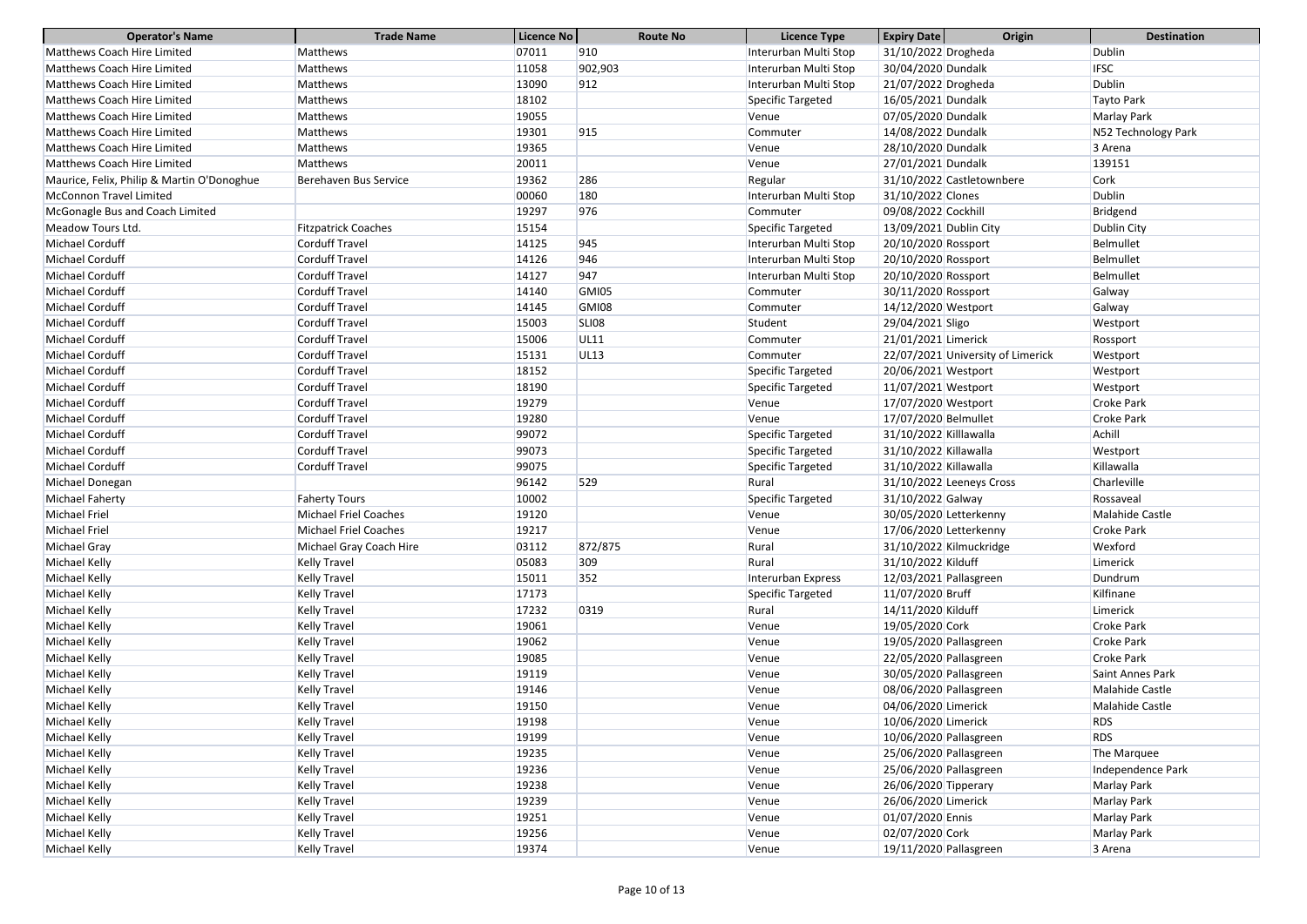| <b>Expiry Date</b><br>Origin<br><b>Licence Type</b><br>19375<br>Michael Kelly<br><b>Kelly Travel</b><br>19/11/2020 Pallasgreen<br>3 Arena<br>Venue<br><b>Michael Kierans</b><br>Kierans Bus Hire<br>19045<br>22/04/2020 Drogheda<br><b>Croke Park</b><br>Venue<br><b>Michael Kierans</b><br>19121<br>30/05/2020 Drogheda<br>Kierans Bus Hire<br>Event<br>Saint Annes Park |  |
|---------------------------------------------------------------------------------------------------------------------------------------------------------------------------------------------------------------------------------------------------------------------------------------------------------------------------------------------------------------------------|--|
|                                                                                                                                                                                                                                                                                                                                                                           |  |
|                                                                                                                                                                                                                                                                                                                                                                           |  |
|                                                                                                                                                                                                                                                                                                                                                                           |  |
| <b>Michael Kierans</b><br>19128<br>Kierans Bus Hire<br>03/06/2020 Drogheda<br>Malahide Castle<br>Venue                                                                                                                                                                                                                                                                    |  |
| <b>Michael Kierans</b><br>19128<br>03/06/2020 Drogheda<br>Malahide Castle<br>Kierans Bus Hire<br>Venue                                                                                                                                                                                                                                                                    |  |
| 19353<br><b>Michael Kierans</b><br>01/10/2020 Drogheda<br>3 Arena<br>Kierans Bus Hire<br>Venue                                                                                                                                                                                                                                                                            |  |
| 881<br>Michael Kilbride<br>Kilbride Coaches<br>95133<br>31/10/2022 Graiguenamanagh<br>Kilkenny<br>Interurban Multi Stop                                                                                                                                                                                                                                                   |  |
| 882<br>95266<br>Michael Kilbride<br>31/10/2022 New Ross<br>Kilbride Coaches<br>Interurban Multi Stop<br>Kilkenny                                                                                                                                                                                                                                                          |  |
| Michael McComiskey Ltd<br>18241<br>Specific Targeted<br>12/09/2021 Wexford<br>Wexford                                                                                                                                                                                                                                                                                     |  |
| 436<br><b>McGrath Coaches</b><br>07046<br>Michael McGrath<br>Rural<br>31/10/2022 Ballina<br>Ballycastle                                                                                                                                                                                                                                                                   |  |
| 452<br>Michael McGrath<br><b>McGrath Coaches</b><br>07185<br>31/10/2022 Glenamoy<br>Glenamoy<br>Rural                                                                                                                                                                                                                                                                     |  |
| 496<br>Michael McGrath<br>Ballina<br><b>McGrath Coaches</b><br>07186<br>31/10/2022 Glenamoy<br>Rural                                                                                                                                                                                                                                                                      |  |
| 497<br>Michael McGrath<br>95248<br>31/10/2022 Glenamoy<br><b>McGrath Coaches</b><br>Rural<br>Glenamoy                                                                                                                                                                                                                                                                     |  |
| 498<br>Michael McGrath<br><b>McGrath Coaches</b><br>95249<br>31/10/2022 Glenamoy<br>Castlebar<br>Rural                                                                                                                                                                                                                                                                    |  |
| 499<br><b>Ballina</b><br>Michael McGrath<br>96095<br>31/10/2022 Glenamoy<br><b>McGrath Coaches</b><br>Rural                                                                                                                                                                                                                                                               |  |
| Michael Moran<br>UL <sub>05</sub><br>Michael Moran Coach Hire<br>31/08/2022 Westport<br>Limerick<br>10184<br>Interurban Multi Stop                                                                                                                                                                                                                                        |  |
| 968<br>Michael Moran<br>Castlebar<br>Michael Moran Coach Hire<br>11164<br>31/10/2020 Westport<br>Interurban Express                                                                                                                                                                                                                                                       |  |
| CAV <sub>02</sub><br>Michael O Reilly<br>15144<br>31/08/2021 Granard<br>Cavan Institute<br>Commuter                                                                                                                                                                                                                                                                       |  |
| Model Articles Ltd<br>Specific Targeted<br><b>Westport House</b><br>14096<br>31/07/2020 Westport<br>Westport                                                                                                                                                                                                                                                              |  |
| 244<br>18037<br>22/04/2021 Dromahane<br>Monica McCarthy<br>Regular<br>Dromahane                                                                                                                                                                                                                                                                                           |  |
| 726<br><b>Moorhill Capital Limited</b><br>07182<br>31/10/2022 Portlaoise<br>Dublin Airport<br>Regular                                                                                                                                                                                                                                                                     |  |
| <b>Dublin</b><br><b>Moorhill Capital Limited</b><br>600<br>14104<br>26/08/2020 Cork<br>Interurban Express                                                                                                                                                                                                                                                                 |  |
| <b>Moorhill Capital Limited</b><br>16051<br>Specific Targeted<br>07/06/2022 Dublin City<br>Dublin City                                                                                                                                                                                                                                                                    |  |
| <b>Moorhill Capital Limited</b><br>16085<br>Specific Targeted<br>05/07/2022 Oconnell Street Upper<br>Malahide Castle                                                                                                                                                                                                                                                      |  |
| <b>Moorhill Capital Limited</b><br>16115<br>Specific Targeted<br>28/07/2022 Dublin<br><b>Dublin</b>                                                                                                                                                                                                                                                                       |  |
| <b>Moorhill Capital Limited</b><br>307/308<br>26/08/2021 William Street<br><b>William Street</b><br>18226<br>Urban                                                                                                                                                                                                                                                        |  |
| 153<br>17066<br>30/05/2020 Dublin Port (Terminal 1 & 2)<br><b>Mortons Coaches Dublin Limited</b><br><b>Mortons Coaches</b><br><b>Westmoreland Street</b><br>Commuter                                                                                                                                                                                                      |  |
| 818<br><b>Niall Sloane</b><br><b>Flagline Coaches</b><br>02056<br>31/10/2022 Athlone<br>Tullamore<br>Interurban                                                                                                                                                                                                                                                           |  |
| <b>Niall Sloane</b><br><b>Flagline Coaches</b><br>98060<br>ATH <sub>01</sub><br>Urban<br>31/10/2022 Athlone<br>Athlone                                                                                                                                                                                                                                                    |  |
| 17172<br>Specific Targeted<br>10/07/2020 Merrion Square<br>Nicholas Gaywood<br><b>Exclusive Ireland Tours Ltd</b><br><b>Merrion Square</b>                                                                                                                                                                                                                                |  |
| <b>Exclusive Ireland Tours Ltd</b><br>Specific Targeted<br>02/08/2020 Dublin<br>Nicholas Gaywood<br>17191<br>Dublin                                                                                                                                                                                                                                                       |  |
| Nicholas Gaywood<br><b>Exclusive Ireland Tours Ltd</b><br>18066<br>Specific Targeted<br>03/05/2021 Dublin<br><b>Dublin</b>                                                                                                                                                                                                                                                |  |
| Noel Hayes<br>Leprechaun Safaris<br>17228<br>WIT06<br>04/10/2020 Tullamore<br>Waterford IT<br>Commuter                                                                                                                                                                                                                                                                    |  |
| 231<br>Cork<br>97093<br>Noralene Harrington<br>Urban<br>31/10/2022 Ardgroom                                                                                                                                                                                                                                                                                               |  |
| 19328<br>29/08/2020 Tralee<br><b>Croke Park</b><br>North West Kerry Transport Ltd<br>Venue                                                                                                                                                                                                                                                                                |  |
| 10093<br>Specific Targeted<br>31/05/2022 Killarney<br>Killarney<br>O'Connor Autotours<br><b>Wildkerry Daytours</b>                                                                                                                                                                                                                                                        |  |
| 10094<br>31/10/2022 Killarney<br>O'Connor Autotours<br><b>Wildkerry Daytours</b><br>Specific Targeted<br>Killarney                                                                                                                                                                                                                                                        |  |
| 10095<br>Specific Targeted<br>31/05/2022 Killarney<br>Killarney<br>O'Connor Autotours<br><b>Wildkerry Daytours</b>                                                                                                                                                                                                                                                        |  |
| 04037<br>31/10/2022 Dublin<br>Paddywagon Limited<br>Specific Targeted<br>Kilkenny<br>Paddywagon                                                                                                                                                                                                                                                                           |  |
| Specific Targeted<br>31/10/2022 Dublin<br>Paddywagon Limited<br>Paddywagon<br>07211<br><b>Dublin</b>                                                                                                                                                                                                                                                                      |  |
| Cliffs of Moher<br>08007<br>Specific Targeted<br>Paddywagon Limited<br>31/10/2022 Dublin<br>Paddywagon                                                                                                                                                                                                                                                                    |  |
| Specific Targeted<br>31/10/2022 Cork<br>Cork<br>Paddywagon Limited<br>Paddywagon<br>08181                                                                                                                                                                                                                                                                                 |  |
| 13059<br>Specific Targeted<br>12/06/2022 Dublin<br>Cong<br>Paddywagon Limited<br>Paddywagon                                                                                                                                                                                                                                                                               |  |
| 13060<br>Specific Targeted<br>12/06/2022 Dublin<br>Dublin<br>Paddywagon Limited<br>Paddywagon                                                                                                                                                                                                                                                                             |  |
| 13084<br>Specific Targeted<br>15/07/2022 Limerick<br>Paddywagon Limited<br>Paddywagon<br>Limerick                                                                                                                                                                                                                                                                         |  |
| 14010<br>12/03/2020 Cork<br>Cork<br>Paddywagon Limited<br>Specific Targeted<br>Paddywagon                                                                                                                                                                                                                                                                                 |  |
| 14025<br>Specific Targeted<br>14/04/2020 St Patricks Quay<br>Cork<br>Paddywagon Limited<br>Paddywagon                                                                                                                                                                                                                                                                     |  |
| Cork<br>14026<br>Specific Targeted<br>15/04/2023 Cork<br>Paddywagon Limited<br>Paddywagon                                                                                                                                                                                                                                                                                 |  |
| 15138<br>DPR1<br>09/08/2021 Doolin Park and Ride<br>Doolin Park and Ride<br>Paddywagon Limited<br>Rural<br>Paddywagon                                                                                                                                                                                                                                                     |  |
| Paddywagon Limited<br>Paddywagon<br>15176<br>Specific Targeted<br>29/10/2021 Dublin<br><b>Dublin</b>                                                                                                                                                                                                                                                                      |  |
| Paddywagon Limited<br>24/11/2021 Cobh<br>Cobh<br>15185<br>Specific Targeted<br>Paddywagon                                                                                                                                                                                                                                                                                 |  |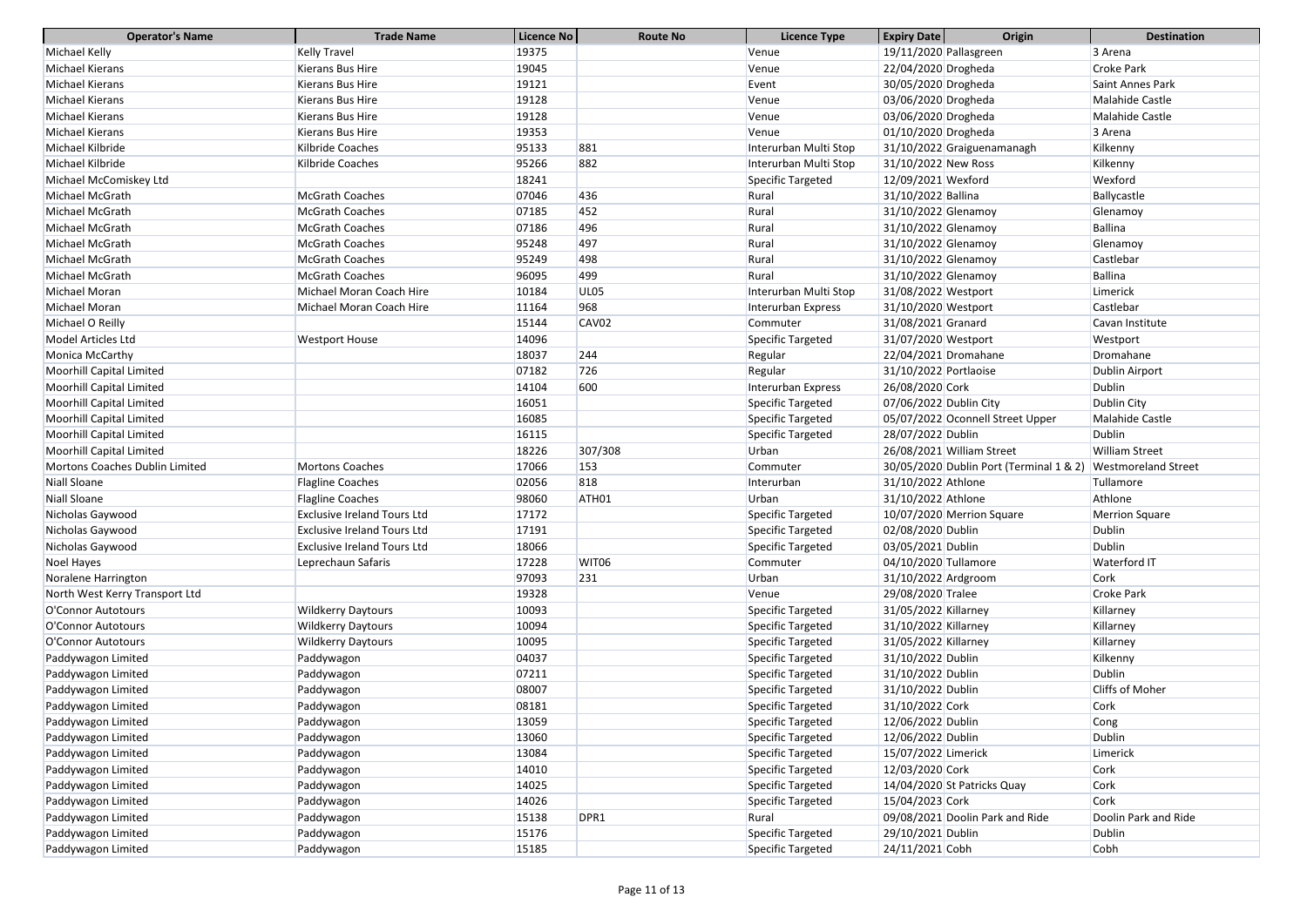| <b>Operator's Name</b>                  | <b>Trade Name</b>               | Licence No | <b>Route No</b>   | <b>Licence Type</b> | <b>Expiry Date</b>     | Origin                   | <b>Destination</b>     |
|-----------------------------------------|---------------------------------|------------|-------------------|---------------------|------------------------|--------------------------|------------------------|
| Paddywagon Limited                      | Paddywagon                      | 16023      |                   | Specific Targeted   | 19/04/2022 Dublin      |                          | <b>Dublin</b>          |
| Paddywagon Limited                      | Paddywagon                      | 16041      |                   | Specific Targeted   | 26/05/2022 Limerick    |                          | Limerick               |
| Paddywagon Limited                      | Paddywagon                      | 16042      |                   | Specific Targeted   | 26/05/2022 Cork        |                          | Cork                   |
| Paddywagon Limited                      | Paddywagon                      | 16043      |                   | Specific Targeted   | 26/05/2022 Cork        |                          | Cork                   |
| Paddywagon Limited                      | Paddywagon                      | 19210      |                   | Specific Targeted   | 13/06/2022 Dublin      |                          | Dublin                 |
| Paddywagon Limited                      | Paddywagon                      | 19352      |                   | Specific Targeted   | 01/10/2022 Tralee      |                          | Tralee                 |
| Paddywagon Limited                      | Paddywagon                      | 19357      |                   | Specific Targeted   | 10/10/2022 Dublin      |                          | Dublin                 |
| Paddywagon Limited                      | Paddywagon                      | 19358      |                   | Specific Targeted   | 10/10/2022 Dublin Port |                          | <b>Dublin Port</b>     |
| Paddywagon Limited                      | Paddywagon                      | 19371      |                   | Specific Targeted   | 19/11/2022 Cobh        |                          | Cobh                   |
| Paddywagon Limited                      | Paddywagon                      | 19380      |                   | Specific Targeted   | 17/12/2022 Dublin      |                          | <b>Dublin</b>          |
| Paddywagon Limited                      | Paddywagon                      | 19381      |                   | Specific Targeted   | 18/12/2022 Dublin      |                          | <b>Dublin</b>          |
| Paddywagon Limited                      | Paddywagon                      | 20010      |                   | Specific Targeted   | 26/01/2023 Killarney   |                          | Killarney              |
| Park Transport International Ltd.       | <b>Streamline Coaches</b>       | 02060      | NUM <sub>05</sub> | Commuter            | 31/08/2022 Cavan       |                          | Maynooth               |
| Park Transport International Ltd.       | <b>Streamline Coaches</b>       | 04015      | NUG02             | Commuter            | 31/08/2022 Monaghan    |                          | Galway                 |
| Park Transport International Ltd.       | <b>Streamline Coaches</b>       | 13116      | NUM09             | Commuter            | 31/08/2022 Athboy      |                          | Maynooth               |
| Pat Flynn                               |                                 | 17158      |                   | Specific Targeted   | 05/07/2020 Cork        |                          | Cork                   |
| Pat Moynihan                            | <b>Killarney Tour Company</b>   | 14066      |                   | Specific Targeted   | 16/06/2020 Killarney   |                          | Killarney              |
| Pat Moynihan                            | Killarney Tour Company          | 15135      |                   | Specific Targeted   | 04/08/2021 Killarney   |                          | Killarney              |
| Pat Naughton                            | <b>Roscommon Coaches</b>        | 98077      | AIT <sub>02</sub> | Commuter            |                        | 31/08/2022 Roscommon     | Athlone                |
| Patrick Gallagher (Brinlack)            | <b>Gallaghers Coaches</b>       | 12033      | 931               | Rural               | 31/10/2022 Annagry     |                          | Newtowncunningham      |
| Patrick Gallagher (Churchill) Ltd.      | <b>Patrick Gallagher Travel</b> | 95192      | 974               | Rural               | 31/10/2022 Glen        |                          | Letterkenny            |
| Patrick J Folan                         | Carraroe Hackney Cabs           | 17103      |                   | Specific Targeted   | 29/05/2020 Galway      |                          | Galway                 |
| Patrick J. Doyle                        | <b>St Kevins Bus Service</b>    | 95401      | <b>181</b>        | Commuter            |                        | 31/10/2022 Glendalough   | Saint Stephens Green   |
| Patrick Keenan                          |                                 | 19319      | DIF01             | Regular - Student   | 26/08/2022 Carlingford |                          | DIFE Drogheda          |
| Patrick Keenan                          |                                 | 19320      | OFC01             | Regular - Student   | 26/08/2022 Carlingford |                          | Dundalk                |
| <b>Patrick Marron</b>                   |                                 | 19038      |                   | Venue               | 11/04/2020 Naas        |                          | Punchestown racecourse |
| Patrick Slevin & Sons (Coach Hire) Ltd. | <b>Slevins Coaches</b>          | 05153      |                   | Regular             | 31/08/2022 Dundrum     |                          | Maynooth               |
| Patrick Slevin & Sons (Coach Hire) Ltd. | <b>Slevins Coaches</b>          | 19213      |                   | Venue               | 14/06/2020 Mullingar   |                          | <b>RDS</b>             |
| Paul Nelson                             |                                 | 19250      |                   | Venue               | 01/07/2020 Navan       |                          | <b>Croke Park</b>      |
| <b>PCE Coaches Limited</b>              | PCE Coaches Limited             | 19010      |                   | Venue               | 04/03/2020 Killarney   |                          | The Aviva Stadium      |
| <b>PCE Coaches Limited</b>              | <b>PCE Coaches Limited</b>      | 19084      |                   | Venue               | 22/05/2020 Tralee      |                          | Pairc Ui Chaoimh       |
| <b>PCE Coaches Limited</b>              | <b>PCE Coaches Limited</b>      | 19278      |                   | Venue               | 17/07/2020 Killarney   |                          | <b>Croke Park</b>      |
| Philip Farrell                          |                                 | 19370      | 418               | Urban               | 31/10/2022 Athenry     |                          | Galway                 |
| PJ Martley Limited                      | Martleys of Portlaoise          | 09141      | 824               | Commuter            |                        | 31/10/2022 Mountmellick  | <b>Belfield</b>        |
| PJ Martley Limited                      | Martleys of Portlaoise          | 12083      | ITC04             | Student             |                        | 10/10/2021 Mountmellick  | Carlow IT              |
| PJ Martley Limited                      | Martleys of Portlaoise          | 19026      |                   | Venue               | 25/03/2020 Kilminchy   |                          | 3 Arena                |
| PJ Martley Limited                      | Martleys of Portlaoise          | 19056      |                   | Venue               | 07/05/2020 Kilminchy   |                          | <b>Croke Park</b>      |
| PJ Martley Limited                      | Martleys of Portlaoise          | 19100      |                   | Venue               | 28/05/2020 Kilminchy   |                          | St. Anne's Park        |
| PJ Martley Limited                      | Martleys of Portlaoise          | 19129      |                   | Venue               | 03/06/2020 Kilminchy   |                          | Malahide Castle        |
| PJ Martley Limited                      | Martleys of Portlaoise          | 19190      |                   | Venue               | 09/06/2020 Kilminchy   |                          | <b>RDS</b>             |
| PJ Martley Limited                      | Martleys of Portlaoise          | 19271      |                   | Venue               | 10/07/2020 Kilminchy   |                          | Nowlan Park            |
| Raphael Murray                          |                                 | 10188      |                   | Specific Targeted   | 31/10/2022 Galway      |                          | Galway                 |
| <b>Robert Moore</b>                     | <b>Premier Coaches</b>          | 18109      |                   | Specific Targeted   | 24/08/2021 Dublin      |                          | <b>Dublin</b>          |
| Roger Phelan                            |                                 | 19329      |                   | Commuter            |                        | 03/09/2022 Portarlington | UCD                    |
| Ronan Brothers Coach Hire Limited       |                                 | 09068      | CIT <sub>01</sub> | Commuter            | 31/08/2022 Kilkenny    |                          | Cork                   |
| Royal Breffni Tours Ltd                 |                                 | 02046      | <b>DKI004</b>     | Commuter            |                        | 31/08/2022 Bailieborough | Dundalk                |
| Royal Breffni Tours Ltd                 |                                 | 05032      | <b>DKI01</b>      | Commuter            |                        | 31/08/2022 Dunshaughlin  | Dundalk                |
| Royal Breffni Tours Ltd                 |                                 | 07184      | DKI03             | Student             | 31/08/2022 Trim        |                          | Dundalk                |
| Royal Breffni Tours Ltd                 |                                 | 96143      | DKI02             | Commuter            | 31/08/2022 Moynalty    |                          | Dundalk                |
| Rural Sightseeing Tours Ltd.            |                                 | 10025      |                   | Specific Targeted   | 31/10/2022 Dublin      |                          | Castle Street, Dublin  |
| Rural Sightseeing Tours Ltd.            |                                 | 10026      |                   | Specific Targeted   | 31/10/2022 Dublin      |                          | Castle Street          |
|                                         |                                 |            |                   |                     |                        |                          |                        |